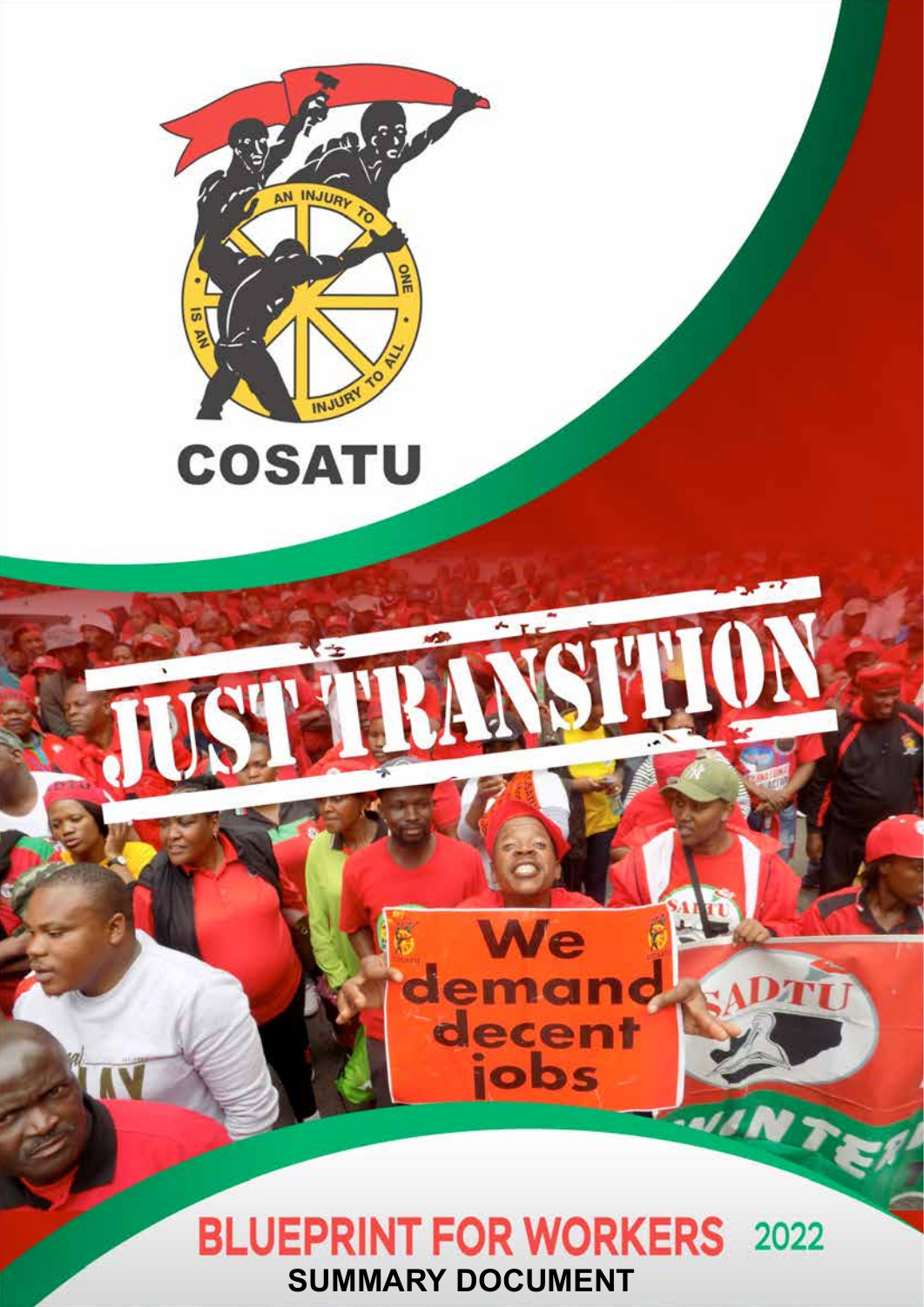# **Just Transition Blueprint for Workers: Summary Document**

INJUR

# COSATU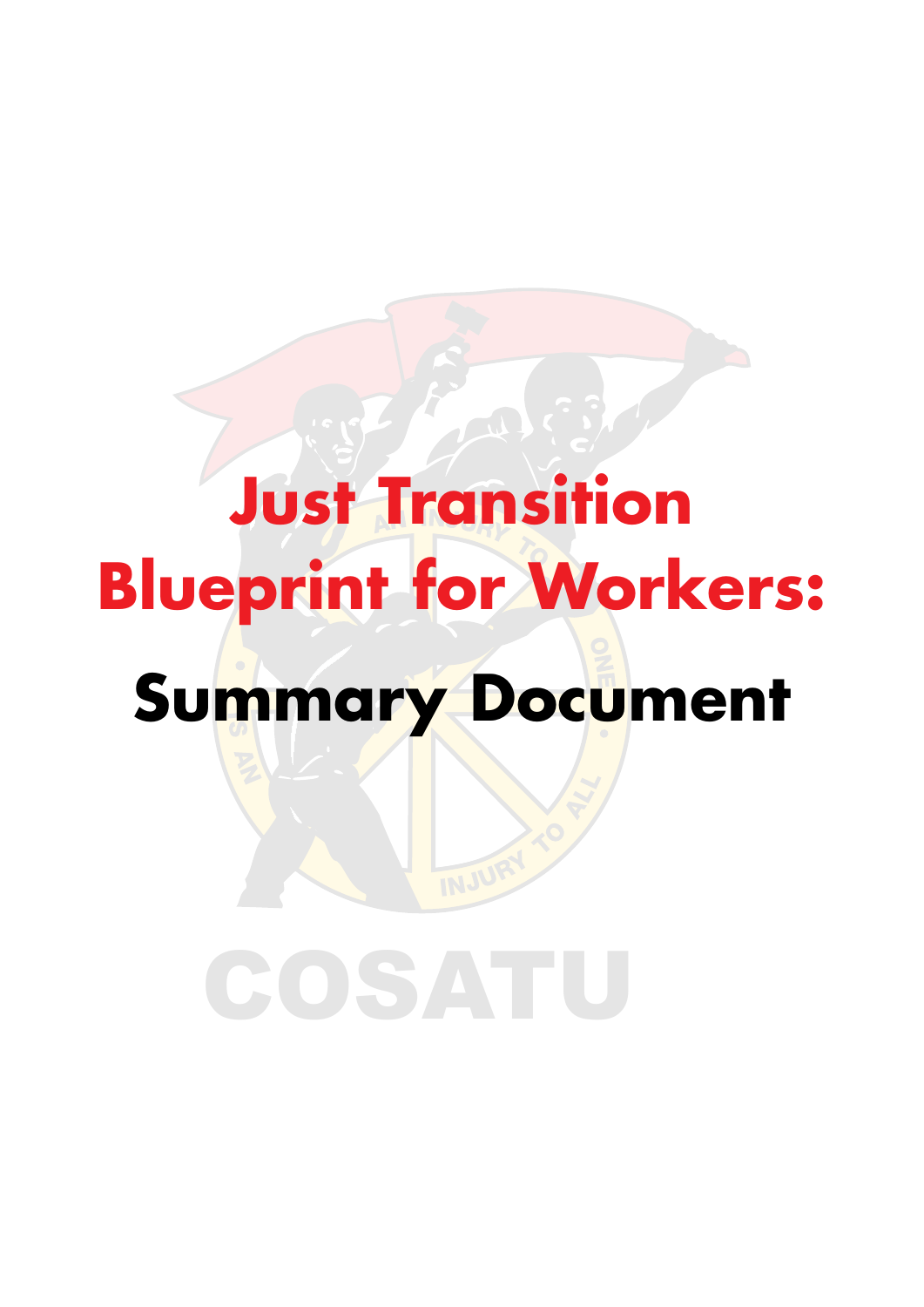

*The Congress of South African Trade Unions' (COSATU) 'Just Transition Blueprint for Workers' provides a better understanding of the concept of a just transition, what this could mean for three key sectors (coal-energy value chain, agriculture, and transport), and ideas for workers to demand* 

*justice in the transition to a low-carbon and climate-resilient economy. The Blueprint should be used to ensure that thousands of workers are not left behind, but are able to lead the way, making use of the opportunity to drive the agenda of a radical transformation of the economy towards eco-socialism. The Blueprint acts as a starting point for further debates and negotiation within labour and will spark further research and advocacy on key opportunities for workers within a just transition.*

*The Blueprint builds on COSATU's Policy Framework on Climate Change adopted in 2011 that began identifying the broad principles for a just transition for workers. The 2011 Policy Framework on Climate Change centers capitalism as the cause of the climate crisis, advocates for a holistic and transformative transition, and offers particular components of an end state, captured in its 15 Principles represented in Box 1 below. The toolkit extracts detailed demands from the Blueprint in table form to stimulate workers' discussions in brainstorming a just, economywide, deep transition.*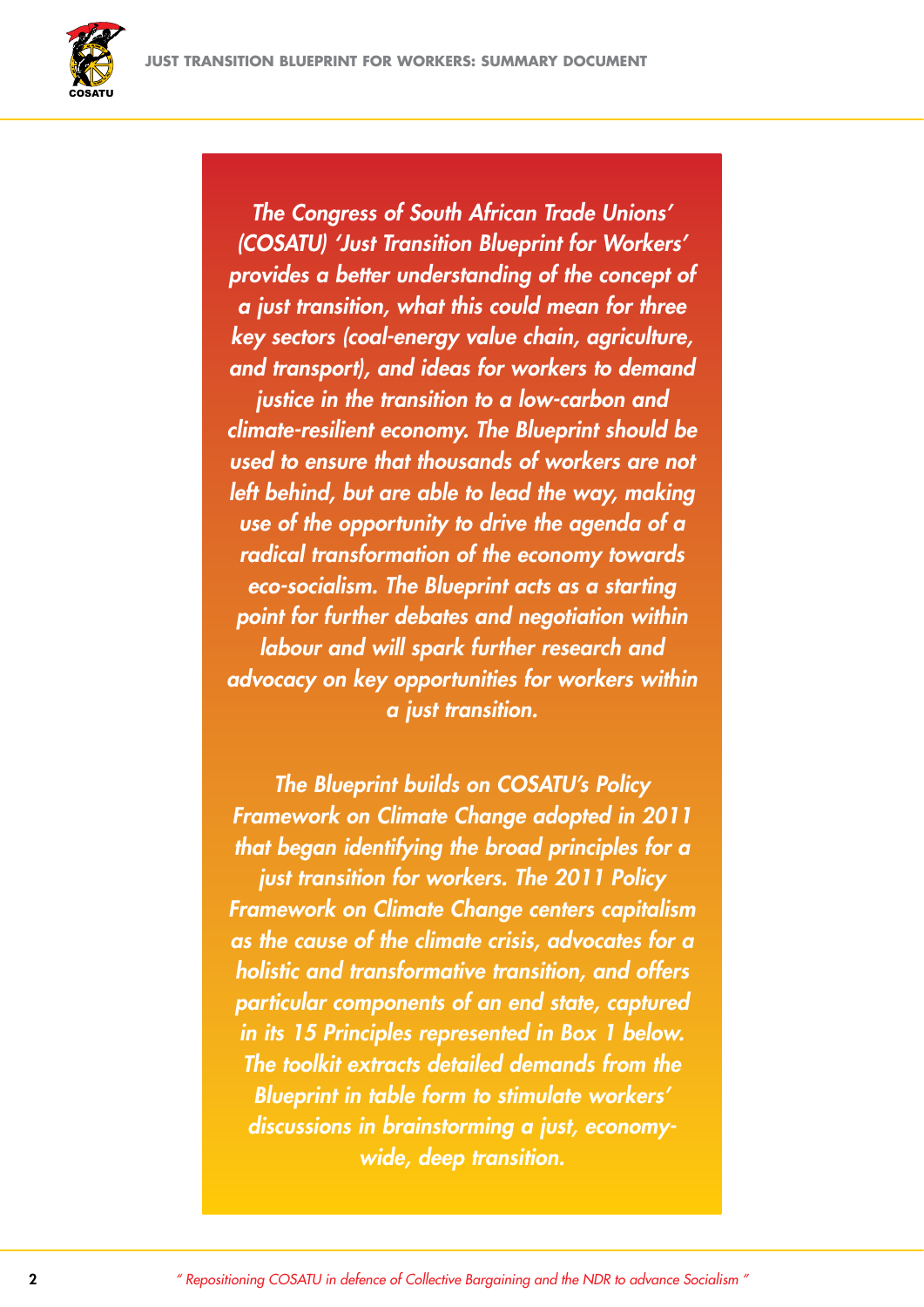

# **Contents**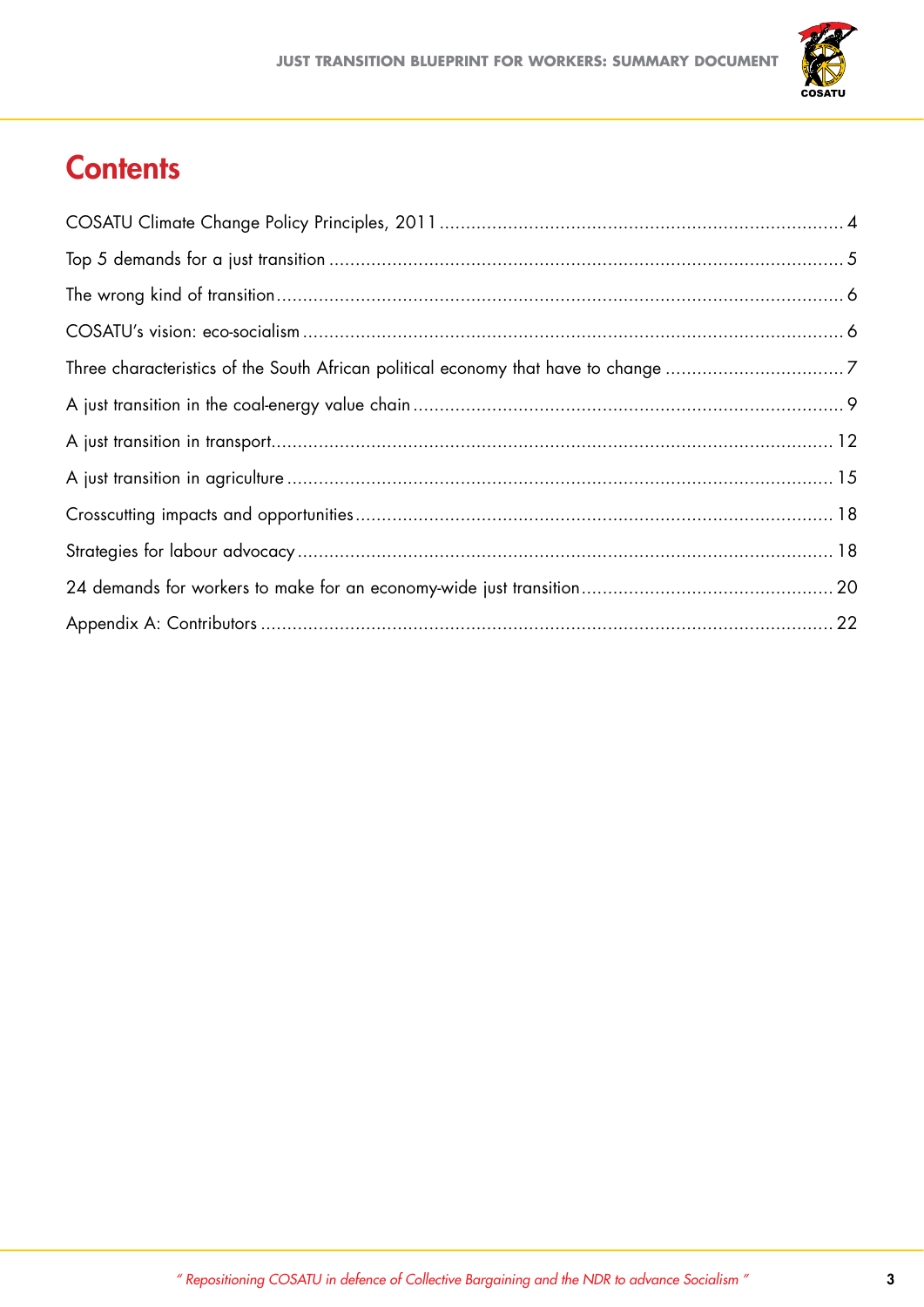

## COSATU Climate Change Policy Principles, 2011

- 1. Capitalist accumulation has been the underlying cause of excessive greenhouse gas emissions, and consequently global warming and climate change.
- 2. A new low-carbon development path is needed which addresses the need for decent jobs and the elimination of unemployment.
- 3. Food insecurity must be urgently addressed.
- 4. All South Africans have the right to clean, safe, and affordable energy.
- 5. All South Africans have the right to clean water.
- 6. We need a massive ramping up of public transport in South Africa.
- 7. The impacts of climate change on health must be understood and dealt with in the context of the demand for universal access to health.
- 8. A just transition to a low-carbon and climate-resilient economy is required.
- 9. We need a carbon budget for South Africa.
- 10. African solidarity is imperative.
- 11. An ambitious legally binding international agreement designed to limit temperature increases to a maximum of 1.5°C is essential as an outcome of the United Nations Framework Convention on Climate Change (UNFCCC) process.
- 12. We reject market mechanisms to reduce carbon emissions.
- 13. Developed countries must pay for their climate debt and the Green Climate Fund must be accountable.
- 14. We need investment in technology, and technology transfers to developing countries must not be fettered by intellectual property rights.
- 15. The South African government's position in the UNFCCC processes must properly represent the interests of the people.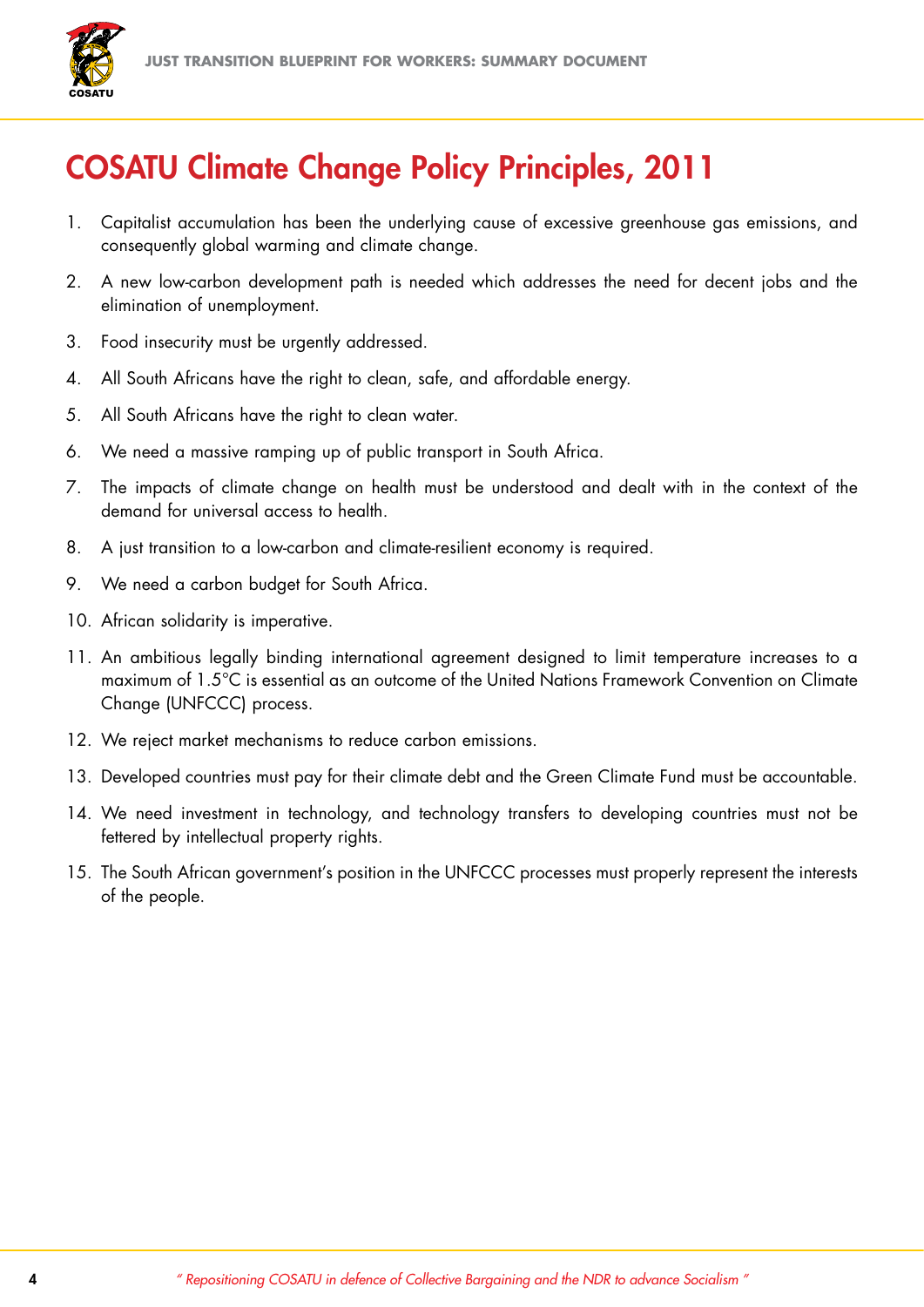

## Top 5 demands for a just transition

#### Employment-creating and sustainable industrial policy

· Job creation is an immediate priority which can be addressed in many ways. One, government's Master Plan should prioritise environmentally beneficial, job creating sectors. Two, there should be massive investment in public-sector climate jobs as laid out in the One Million Climate Jobs Campaign, which should be revived as the foundation of a jobs plan. Three, government should expand social services (care work) that prioritise the well-being of all people and the environment, and reduce the burden which is now largely carried by Black women in South Africa. Four, trial a job guarantee in the Mpumalanga region. For the long-term, priorities are to address wealth inequality and change how we value work.

#### A Universal Basic Income Grant (UBIG)

c A UBIG is a vital social safety net for all. A just transition aims for more jobs, but those who do unpaid work and anyone who is unemployed or underemployed will still need support. Cash transfers can alleviate hunger and poverty, stimulate the local economy, and increase resilience to climate and transition impacts such as natural disasters, drought, and job loss. A UBIG within an array of social protections changes how work is valued and provides more space for people to choose how to spend their time. The demand is currently on the Department of Social Development at national government level.

#### Reskilling and upskilling

• Workers who are vulnerable to job losses can demand training programmes to equip them for jobs that are created through a just transition. The first step is to audit workers in vulnerable sectors to identify skills, interests, and areas of development. Then training programmes should be developed for alternative industries identified to support economic diversification. Training should be coordinated at the level of the bargaining council for these sectors and should be certified and funded through SETAs

#### Land redistribution

• Lack of access to land undermines people's ability to adapt and to use the opportunities of a just transition. It affects how transport systems are designed and developed, where jobs are, who is able to capitalise on new opportunities, and who profits. Ensuring secure access to and ownership of land is essential to provide the security and flexibility to adapt to the effects of climate change, improve resilience of individuals and communities, implement climate-friendly solutions, and address underlying inequality.

#### End austerity for a climate just macroeconomic framework

c Significant investment is needed to ensure a just transition. That requires a revised macro-economic framework which rejects austerity. Reduction of social spending must stop. In the long-term, the macro-economic framework must shift further to raise spending on climate-resilient infrastructure and social needs (public employment schemes, expansion of public services, and social protection). It needs progressive taxation such as a wealth tax, increased taxes on environmentally damaging activities, a resource rent tax, and even a global wealth tax to generate revenue. The South African Reserve Bank should replace inflation targeting with monetary policies which support employment and environmental sustainability, reduce costs of borrowing so that the state can support a just transition through public investment, increase direct financing of green investments, increase control on capital for stability, implement disclosure mechanisms for financial risks associated with climate change, and set a required level for green investment. Shifting the macro-economic framework will require advocacy at the level of the PCC and national government. The state must leverage public funds for a just transition in order to challenge its greenwashing by the private sector. A privatised transition would not be just.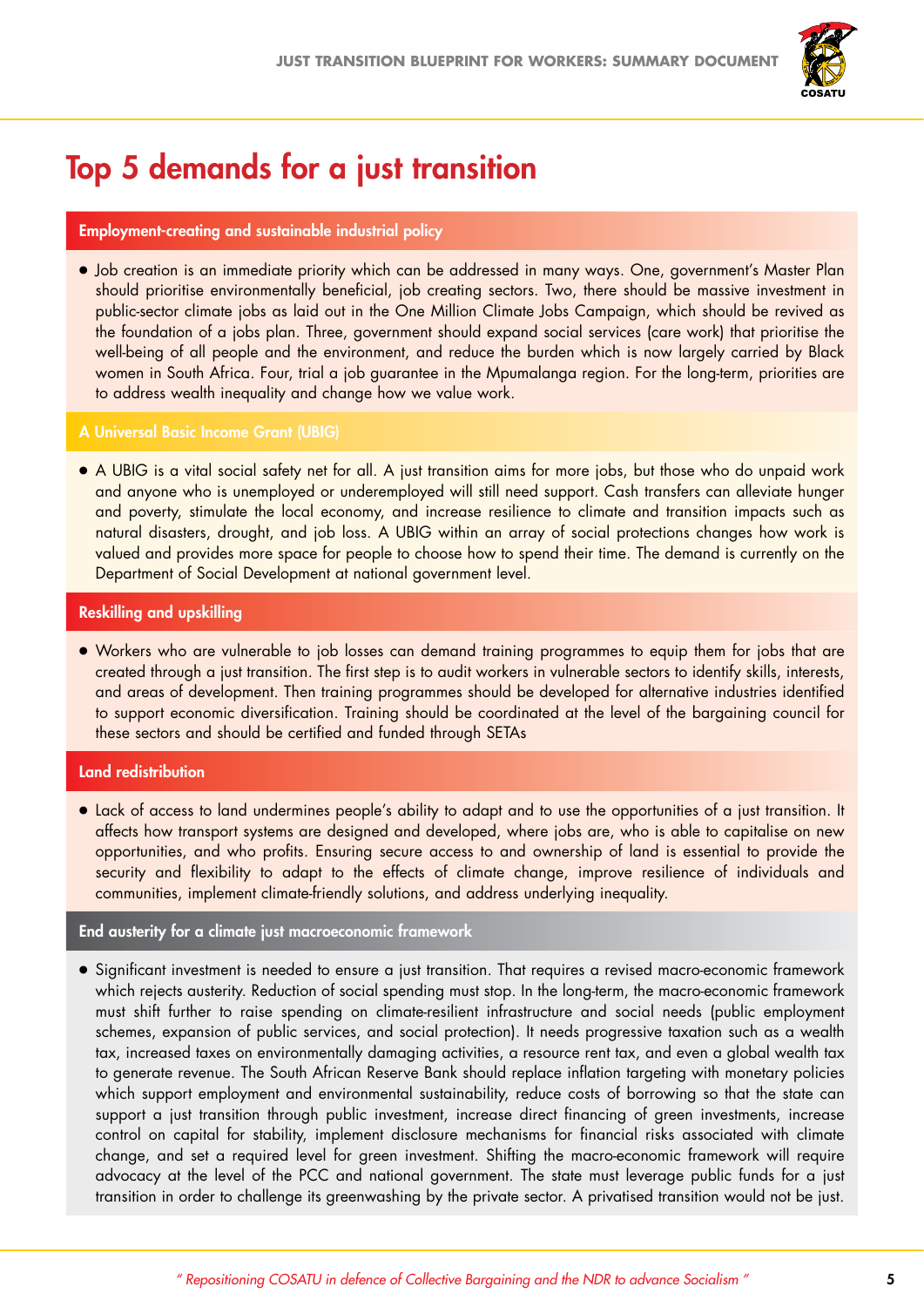

## The wrong kind of transition

An unjust transition to a low-carbon system holds significant risks for workers, economies, and regions. Job and livelihood losses due to businesses closing and power stations being decommissioned are the biggest risks. Such job losses could weaken the traditionally strong sections of the labour movement and change the political balance in the country. Wasted infrastructure would be a significant loss and unplanned decommissioning could lead to unplanned migration from areas around decommissioned plants. An undemocratic energy sector will persist if the transition to renewable energy is left to the private sector. The Renewable Energy Independent Power Producer Programme (REIPPP) requires local content, conditions for local development, and even local ownership, but these have been ignored by private renewable energy companies. Private entities prioritise profit, denying access and affordable energy to the impoverished.

A just transition must address high rates of poverty, inequality, and unemployment while improving environmental sustainability in order to realise workers' rights within social and climate justice.

#### COSATU's vision: eco-socialism

The just transition is a radical concept that can unify social movements in South Africa. Workers have led this movement in the past and can continue to do so now. Eco-socialism is a radical vision for a better life which can be achieved by mobilising workers and communities to restructure the economic system to support people, not profit. Eco-socialism is structured around meeting human needs so that everyone can live a healthy and productive life. It must take care of the demands for decent work; clean air and water; quality and affordable education, housing, and energy; and go further than land redistribution and a universal basic income grant to change how humans relate to each other and our environment.

We humans are not outside nature. Employers have treated nature as a resource to be conquered and extracted for profits – just like our labour – and this abuse is now threatening our survival as a species. Natural resources must be used sustainably for the benefit of all, not consumed to extinction by the dictates of a few. Capitalism brings out the worst in people and glorifies self-interest and competition. Eco-socialism emphasises mutual support, sharing, reciprocity, and cooperation. It supersedes conceptions of socialism which are not democratic. A new African eco-socialism can be democratic and participatory. The key principles of this alternative eco-socialist vision, which will shape recommendations and proposals for workers to fight for, are:

- **Economic transformation towards democratic ownership;**
- **•** Sustainable worker livelihoods and well-being; and
- A low-carbon and climate-resilient economy.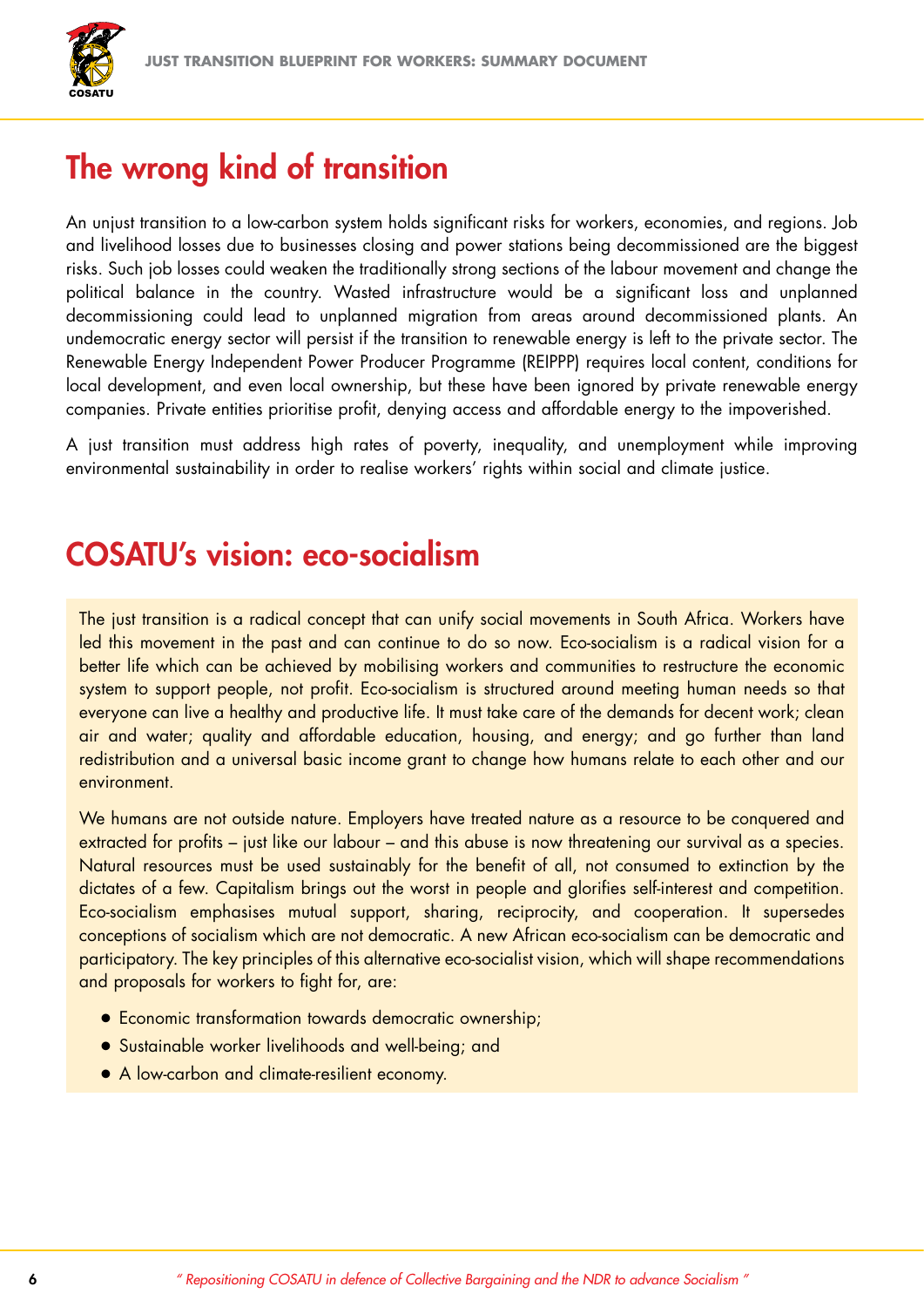

## Three characteristics of the South African political economy that have to change

Some key characteristics of the economy must be changed to make a just transition.

ONE – An economy based on fossil fuels: South Africa's economy has been shaped by the Minerals-Energy Complex (MEC), which still dominates, making up 50% to 62% of total manufacturing output since the 1970s.The MEC is a system of capital accumulation where political and economic interests vested in mining, energy, and related sectors align to form a strongly interlinked core, but which operates distantly from non-MEC sectors, particularly labour-intensive manufacturing of consumer goods. The MEC was built on low wages and today employs more machinery than workers (capital-intensive), which partly explains persistent unemployment in South Africa. It has entrenched the interests of large mining houses and their financial institutions in the actual structure of the economy.

The MEC's dominance keeps South Africa's economy heavily invested in fossil fuels. Mining and energy emit more carbon than any other sector in South Africa. About 80% of our emissions come from energy production. Eskom is the single biggest emitter, closely followed by Sasol. Who uses the energy? A group of 29 companies, which use more than 40% of South Africa's electricity, get special agreements for extremely low electricity prices. Who profits from supply? Five major coal mining companies, which produce 85% of the country's coal, dominate Eskom's supply and milk Eskom for billions by varying the prices of coal of the same grade. Several which are headquartered in the Global North take the profits abroad.

The costs of the MEC's pollution and low wages have fallen on workers and their families. Low wages were subsidised by the unpaid care work carried out in the home (mostly by women) and in turn subsidise energy for the energy-intensive users. High emissions have benefitted elites: the lower earning half of people in South Africa were responsible for 11% of cumulative emissions while 10% at the top accounted for 54%. A low-carbon economy will require not only technical changes in how energy is produced, but also restructuring the economy to serve people, rather than profit.

TWO – Segregated spaces: In South Africa, the history of racialised capitalism transformed where economic activity was located in ways which negatively affect Black people's access to resources and contributes to the country's high emissions.

More than 80% of South Africa's production takes place in 20% of its geographical space. This spatially fragmented economy is dominated by four metros (Johannesburg, Cape Town, eThekwini, and City of Tshwane) that contribute 50% of the country's GDP. Their dominance dates back to their role in mining and exporting precious commodities. Then the emerging MEC of the 19th century induced the apartheid government's segregation, which forcibly displaced and relocated Black people to the outskirts of urban areas or the overcrowded 'homelands' while concentrating land ownership in the hands of white people. After apartheid, the new government built houses on cheap land on the outskirts of towns, and failed to develop public transport. This leads to excessive transport costs for workers and high greenhouse gas emissions because people live far from work opportunities and continue to migrate or commute over long distances daily, while goods for export are produced inland and trucked to the coast.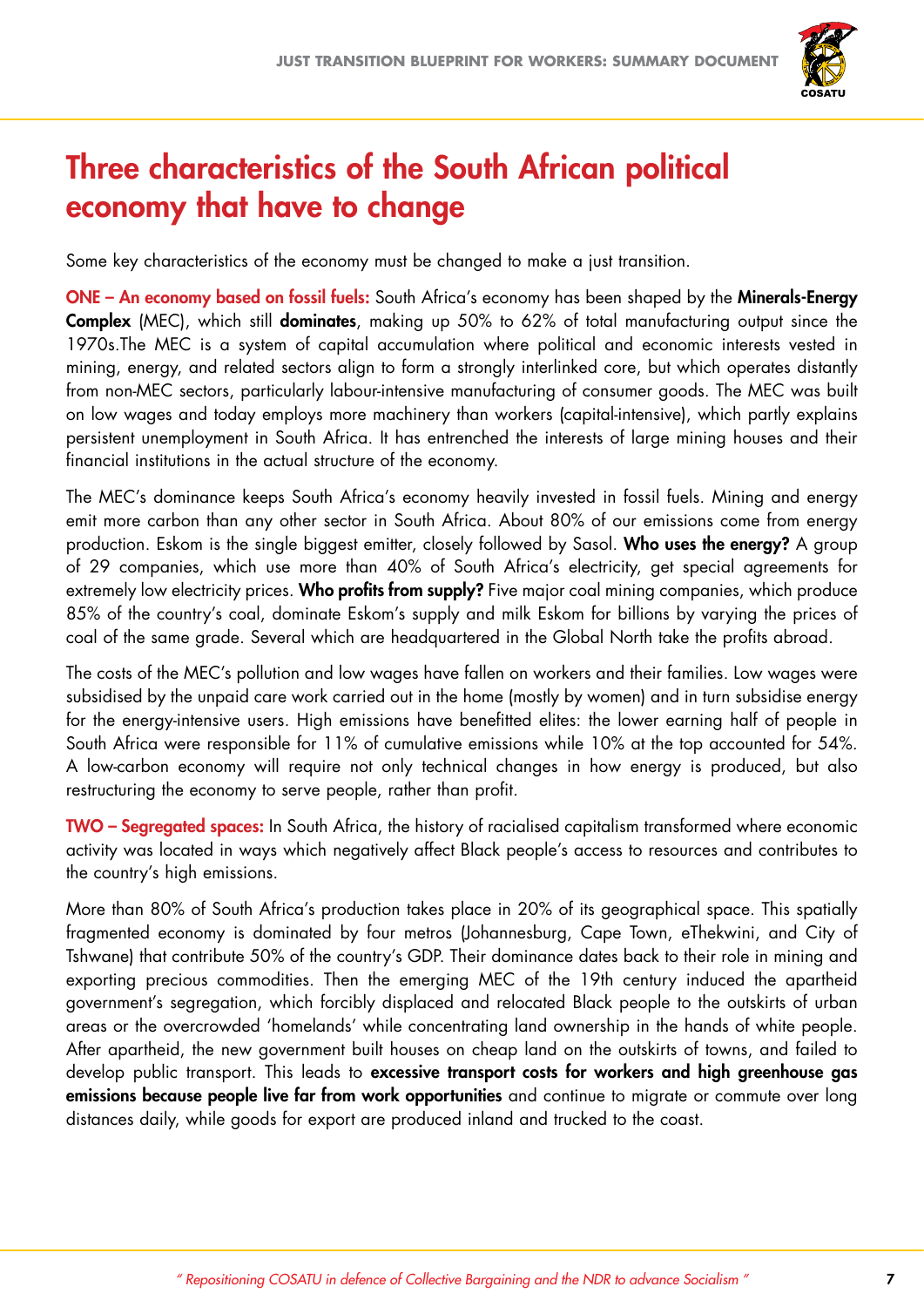

The failure of land reform policy maintained dualistic agriculture, with a capital-intensive commercial farming sector which is still mostly white-owned, and a little labour-intensive, low-input subsistence farming in the former 'bantustans'. Land reform policy has gradually shifted to benefit the elite over time. By 2017, just 5.5% of agricultural land had been redistributed. (The Reconstruction and Development Programme (RDP) aimed to redistribute 30% of agricultural land over five years.) More than 79 000 claims were lodged initially but only 560 claims a year are being finalised, while evictions of labour tenants, farmworkers, and women have increased, and attempted dispossession by mines continues. Market-led land reform policies required state subsidies when the state was cutting spending. Leaving land allocation in general to the property market has consolidated landholding and driven property prices up, increasing urban sprawl and transport emissions.

THREE – Governance in crisis: After apartheid, GEAR set South Africa's economy on the path of liberalisation, financialisation, and privatisation. Liberalisation exposed South African markets to international instability and made it very difficult for South African businesses to compete, shutting out small businesses altogether. The extensive and intensive penetration of interest and banking charges into every aspect of economic, social, and political life has reduced productive investment and led to rising debt and inequality. Privatisation of water, healthcare, electricity, housing, and education has limited access to these social services and sometimes raised their cost. All of this is worsened by the state's weak capacity, by corruption, and by policy coordination failures. Recent **austerity policy** cuts government spending to reduce government debt. This is the wrong policy for a time of crisis. Austerity means that public sector workers have to fight for wage increases, and workers and their families suffer due to decreased access to social services. Austerity cannot support the social and economic infrastructure that will be needed to prepare for climate change impacts.

Market mechanisms such as carbon trading failed to reduce carbon emissions or allocate responsibility fairly. Instead they have financialised the climate crisis. Governments need to play a central role in addressing the climate crisis: taking early, decisive action; coordinating messaging and policy goals; ensuring communication and feedback with the broader public; and increasing their capacity and preparation for this time of crisis. However, the South African state is plagued by corruption and factional issues within the ruling party. Governance and accountability within the state must be improved for a just transition to be possible. Europe and the United States have contributed the most to total emissions over the past 250 years, with dramatic increases since the 19th century, but countries in the Global South are set to suffer from their inaction. Debt relief would offer some redress by increasing the finances available to Global South governments to deal with climate change.

A just transition must be economy-wide, but particular sectors can be prioritised in planning. Energymining, transport and agriculture were chosen here because of their emissions and how a transition will affect them.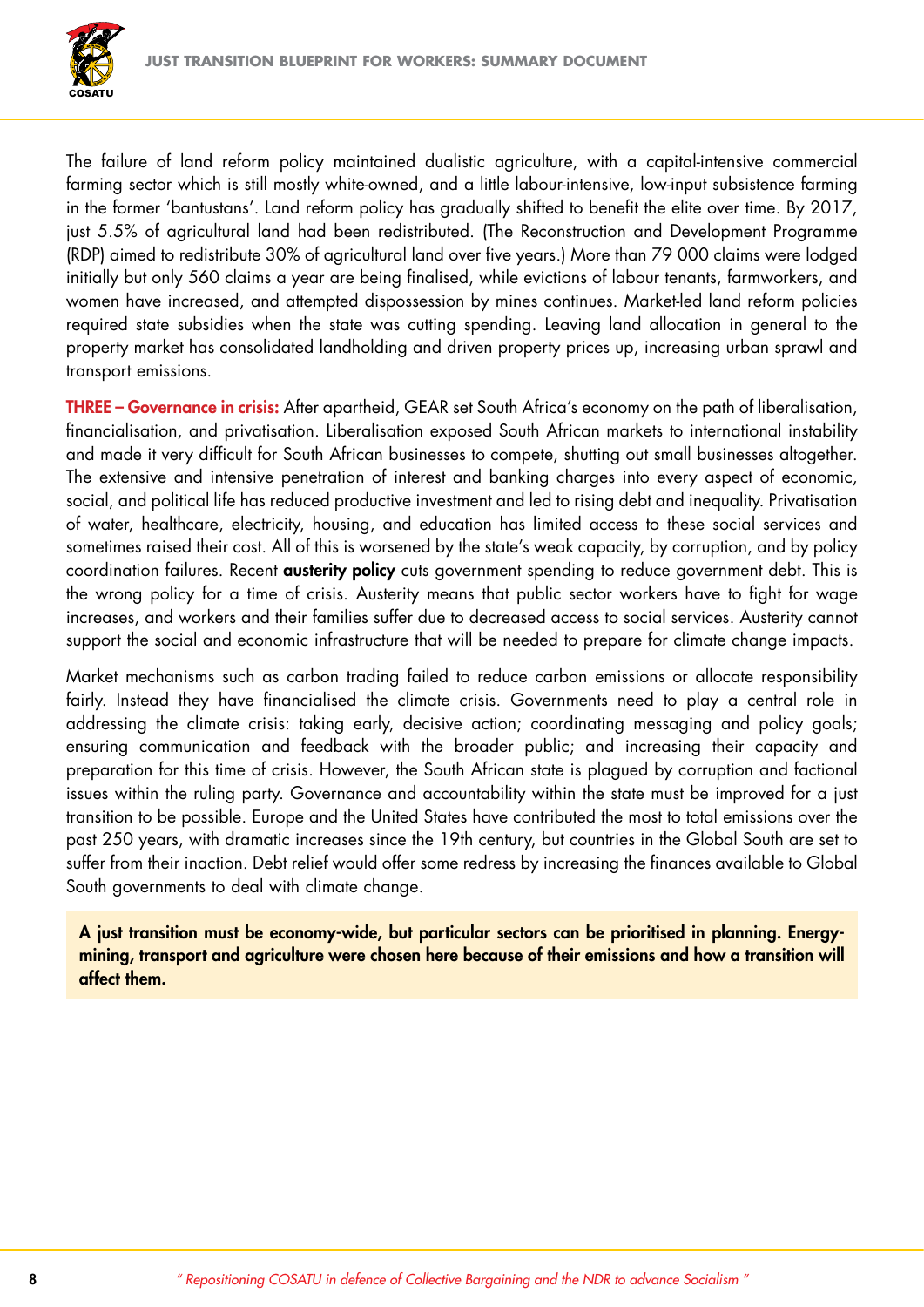

## A just transition in the **coal-energy value chain**

*Mission: An energy sector that ensures that all people in South Africa have access to clean, safe, and affordable energy, and a mining sector which provides the resources required for the well-being of all people, and not just the few, in a manner that minimises harm to the environment.*

#### Top five opportunities for this sector and their time frames

Localising and manufacturing renewable energy technology. A local renewable energy manufacturing base must be established. Existing industrial policy must be transformed to ensure workers capture the benefits of increased public procurement of these technologies. Stakeholders would include the DTIC, unions, and local manufacturers. Medium-term – 4-year horizon.

Recycling metals to reduce waste and environmental harm. National government must support the recycling industry. Public ownership should be pursued when recycling needs high subsidies, particularly for local municipalities (such as in solar panel recycling). This can also create jobs. Timescale: Short-term.

Drive publicly-owned renewable energy systems. Combating privatisation in the electricity sector by ensuring public ownership is the main mechanism for developing, constructing, operating, and maintaining utility-scale renewable energy plants to ensure affordable and clean energy for all. Support must be given to community energy projects where this would help to deliver services. Medium-term – 2-year horizon.

Job creation through mine rehabilitation and regional economic development. Mine rehabilitation must be financed by mining companies or the government in line with the principle that 'polluter pays'. Regional economic development should be carefully planned with local and national governments to create incentives and opportunities for diversifying the economies of mining affected towns. Time-scale: Short-term.

Implement a job guarantee for a just transition. A job guarantee programme must be implemented to ensure that all job losses associated with plans for decommissioning are met with a negotiated quantum of guaranteed jobs. It can be facilitated and monitored by government in partnership with labour, the business entity facing closure, and the site of redeployment. These guaranteed jobs can be in the sustainable energy systems, recycling and rehabilitation, renewable energy manufacturing, or public employment programmes to enhance basic service delivery. Medium term – 2-year horizon.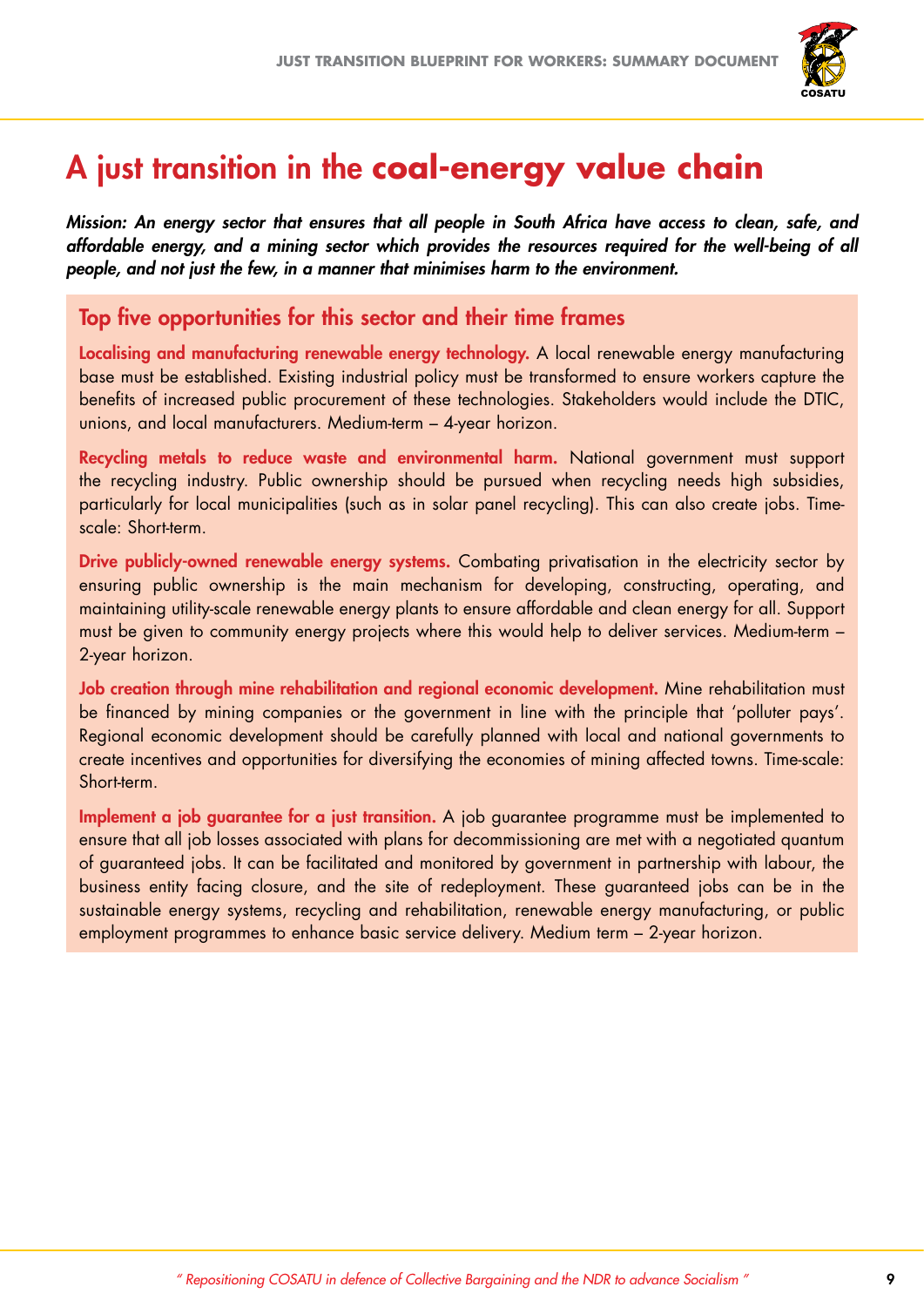#### Impacts and vulnerabilities of the coal-energy value chain



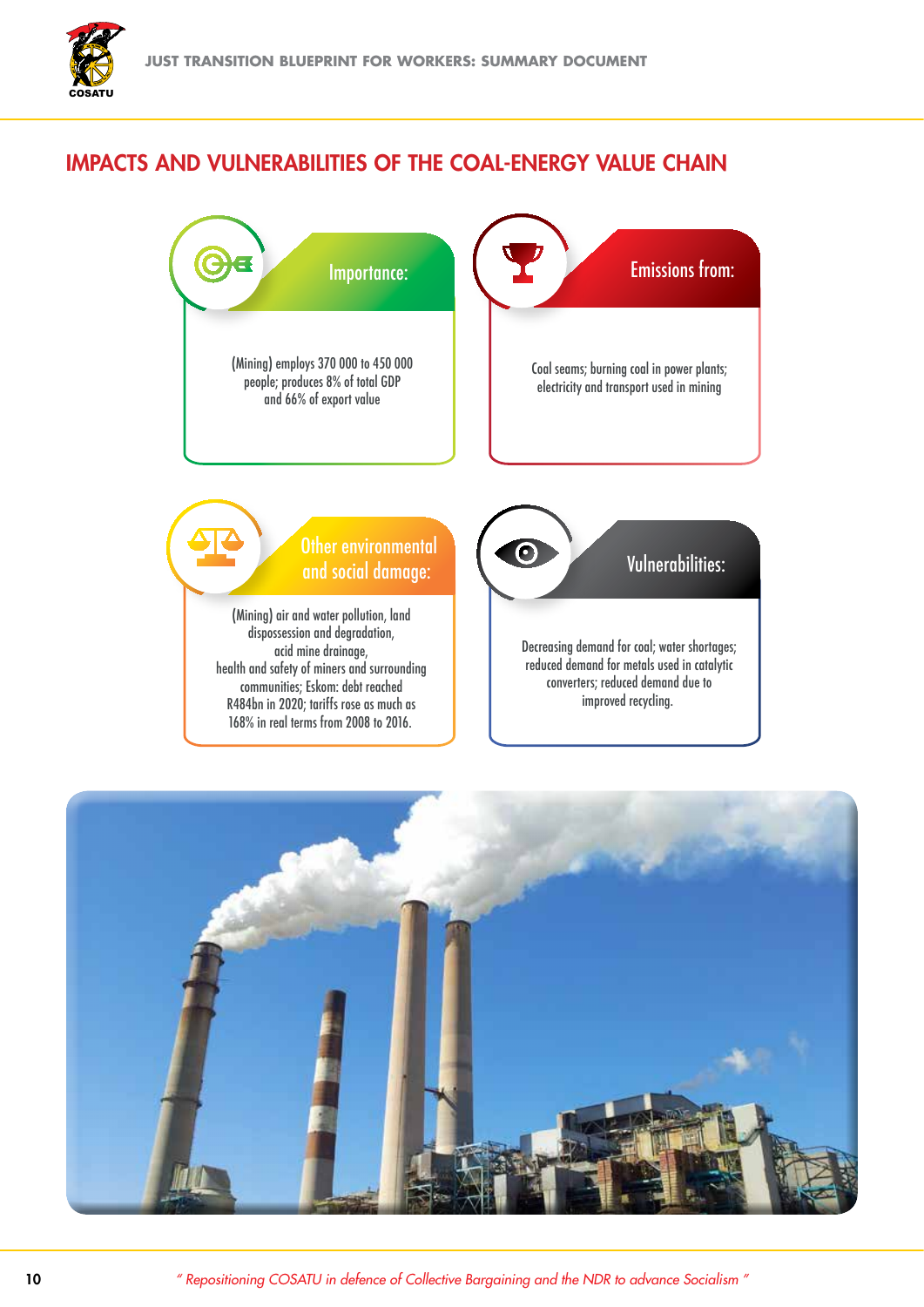

#### Potential pathways for mining/energy transition

How to ensure that workers and vulnerable communities do not bear the burden of the transition in the mining and energy sector? Decommissioning must be tied to provision of a net of social protection policies and decent work opportunities, including increased social welfare, targeted employment benefits, and reskilling opportunities. Opportunities in the public post-school education and training sector must be resourced.

South Africa has a lot of solar and wind resources, which support aspirations to reduce reliance on coalbased generation by moving to 'renewables'. But government's current renewable energy programme, the REIPPPP, provides disproportionate benefits for financial capital while missing the mandate to improve local economies. Prospective providers tender for 20-year Power Purchase Agreements (PPAs), where Eskom is the sole buyer at fixed, negotiated tariffs. NUM and NUMSA have urged the government to begin renegotiating these costly and generous contracts as part of the ongoing wage negotiations in 2021. These projects have found loopholes to bypass requirements to procure locally manufactured goods, and local ownership is often empty: for example, community ownership is typically arranged through 'buy back periods' after 15 years. This means that community owners do not get voting rights in the company. Financialisation is rife, because debt and investments backed by the security of the Treasury-guaranteed PPAs can be sold on.

The bulk of decent work opportunities in the renewables sector will come from localising the renewable energy technology value chain, thus creating higher skilled jobs in manufacturing. Market structuring interventions (such as import tariffs, revised and aggressive local content requirements, and so on) will be needed to protect developing local industry from cheap imported goods. Utility-scale power plants will ensure demand for this production. To date, South Africa has no industrial facilities capable of recycling wind turbine blades and solar photovoltaic modules, which is another area for potential job creation.

Alternative decarbonisation strategies currently include proposals to retrofit existing coal plants to "clean coal" facilities via carbon capture and carbon storage technologies; and increasing the component of liquefied natural gas (LNG) fuels into grid operation. Further research and feasibility studies are required to determine the technical and economic viability of these technologies for limited application in the existing coal fleet.

Declining social ownership of the sector, and the ability of the state to control economic rents from existing projects, remains a key challenge. Massive public investment in transmission infrastructure is needed to make future developments work in high solar and wind yield areas. A task force focused on the coal sector, including business, organised labour, government, and affected communities, should be established.

Refer to the full report for more on the state of the sector and for more detailed demands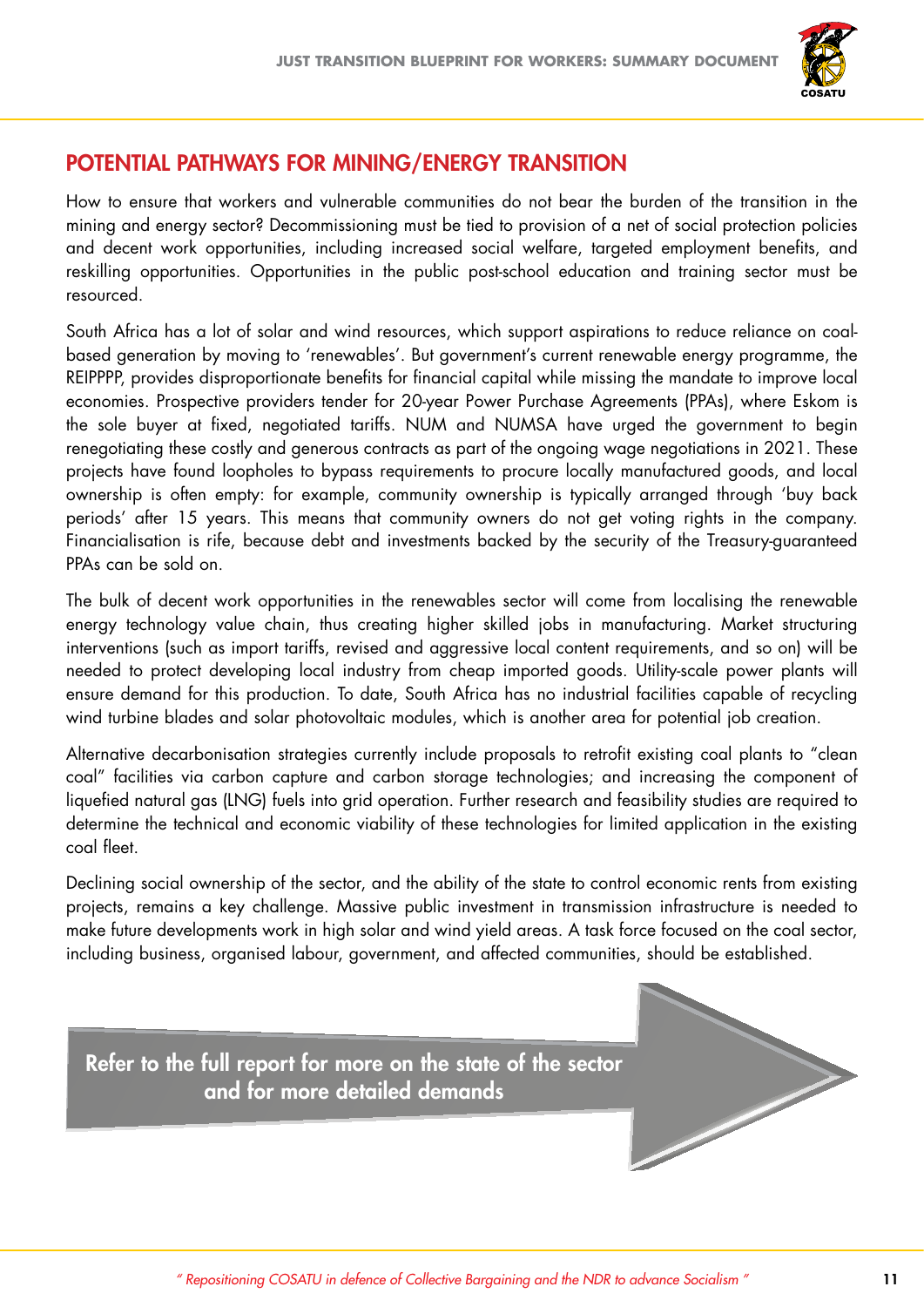

## A just transition in **transport**

*Mission: An environmentally sustainable transport system that provides all people in South Africa with affordable, accessible, reliable, and safe transport for work, services, and recreation and ensures that products are available where they are needed.*

#### Top demands for this sector

The top priority demands in the transport sector relate to the 'reduce, shift, and Improve' framework.

Reduce transport use by improving urban planning and ease of walking and cycling. Cities planned for mixed-land use make non-motorised transport easiest. Our cities already have extreme urban sprawl but they can be densified by policies which facilitate sub-division of existing properties encourage mixedincome housing. An immediate intervention is improving pavements and walkways so that they are safe and accessible for all (including wheelchairs and prams). Construction and maintenance of this infrastructure may create jobs.

Shift to lower-carbon modes of transport: The longstanding union demand for an integrated, efficient, accessible, and affordable public transport system based on bus and rail can also significantly reduce emissions and create jobs. Reform of Prasa and Transnet to eradicate corruption is vital to revive commuter and freight railway transport. Revenues generated from an increase in demand could be reinvested towards the expansion and improvement of rail services which could also create jobs. Climate finance to expand rail could create jobs and reduce maintenance and safety on national roads by reducing trucking. Increased manufacturing of railway infrastructure and locomotives could replace jobs lost in the auto industry.

Improve support for electrification of transport infrastructure and vehicles. Vehicles powered even by coal-based electricity have lower emissions than internal combustion engines. Within this demand is an opportunity to work with minibus taxi operators to upgrade to electric vehicles. Minibus taxis are vital to the current transport system and they cannot be left out of conversations about a just transition. A forum should be held with transport workers and minibus taxi associations.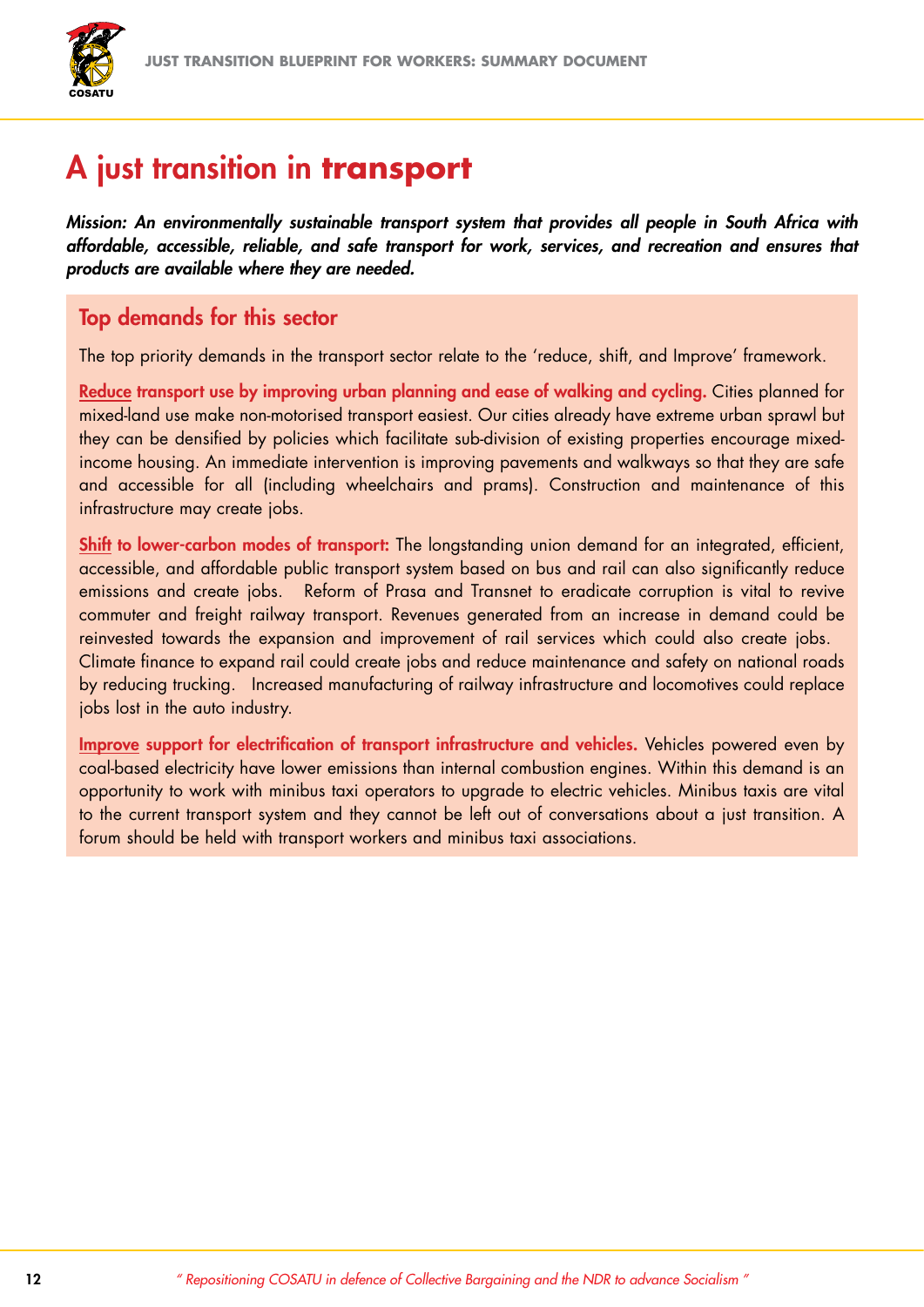

#### Impacts and vulnerabilities of the transport sector



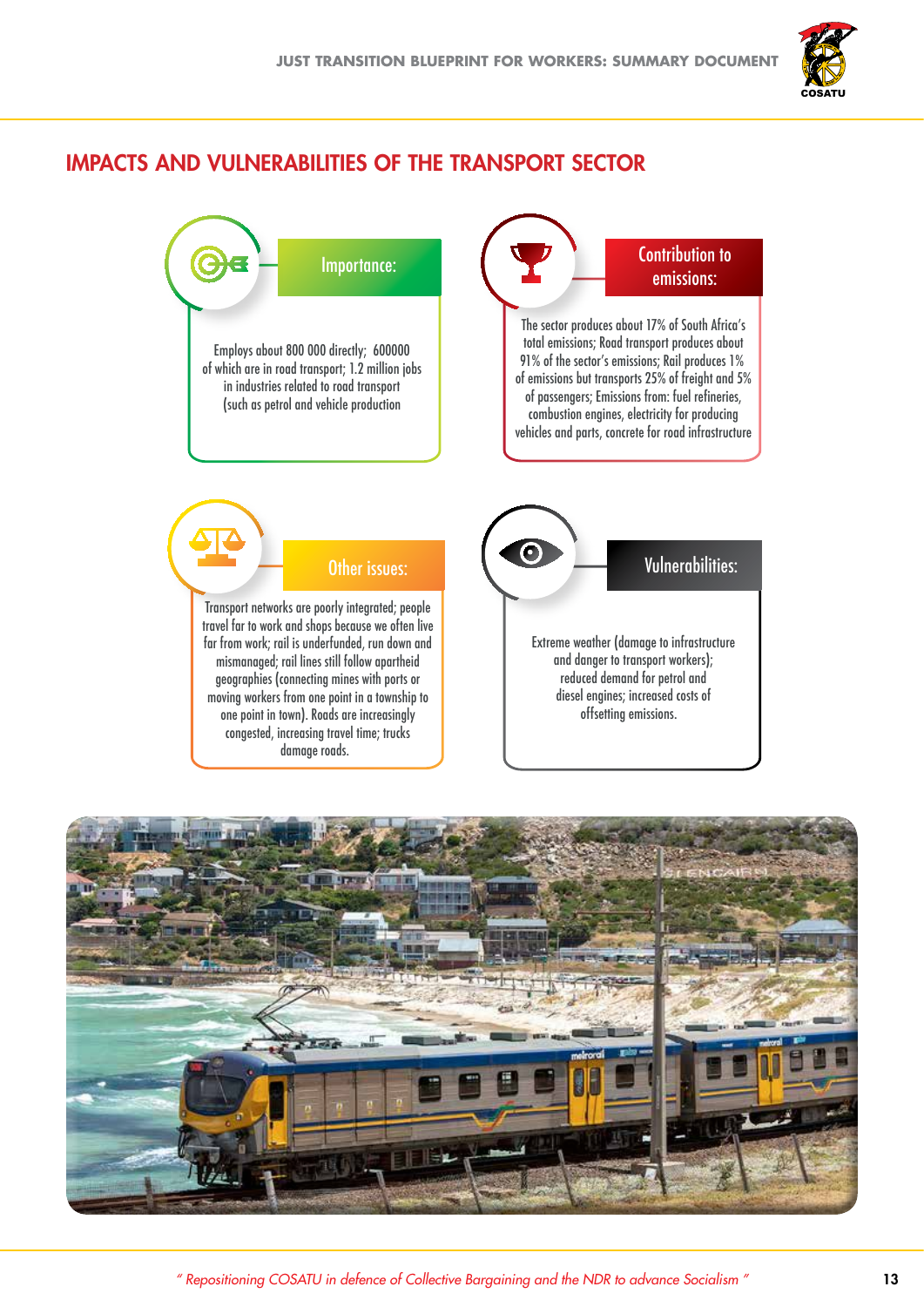

#### Potential pathways for a transport transition

The International Transport Workers' Federation (ITF) uses a 'Reduce, Shift, and Improve' framework for reducing greenhouse gas emissions in transport: reducing the amount of transport required owing to poor social and environmental conditions, changing from high-carbon to low-carbon modes of transport, and improving technology to reduce emissions. The South African government's Green Transport Strategy has similarly advocated "lessening the movement of goods and people; shifting to low-carbon modes of transport and improving energy and fuel efficiency". But the Auto Green Paper on the Advancement of New Energy Vehicles in South Africa makes no reference to the Green Transport Strategy despite the obvious need to link electric vehicle development to broader goals, reducing the plan to a 'techno-fix'. Additional policy devices are the carbon tax, fuel levy, and an environmental levy on new cars. While the carbon tax and the environmental levy target the manufacturers, the increased costs could be passed down to the user. More targeted taxes, such as one specifically for luxury cars, could keep such taxes progressive.

Full implementation of the Green Transport Strategy could create as many as 229 000 new jobs by 2030, and 1.6 million jobs by 2050 while significantly reducing emissions, provided the electricity sector itself is decarbonized. There are significant opportunities in reducing travel distances and shifting to non-motorised transport and public transport. Travel reduces when residential houses, offices, shops, and public services are mixed and close to each other (mixed-land use). This requires improved planning of housing and urban infrastructure that prioritises safety and ease for pedestrians and cyclists. Ensuring access to public transport hubs is important. All public transport nodes (train stations, bus stations, and taxi ranks) should be surrounded by higher density residential housing. These nodes must also be improved to ensure good lighting, safety, and cover. Localising production of food and other goods will also reduce travel. Improved local-land use and urban planning can be supplemented by creating infrastructure which prioritises public transport via bus and rail, minibus taxis, walking, and cycling over private vehicles, as well as well-lit pedestrian footpaths, cycle paths, and pavements which are accessible for wheelchairs and prams. Bicycles are a zero-carbon, healthy option for short-distance transport, and barriers to entry into manufacturing and maintaining bicycles are relatively low.

In passenger transport, increased provision of public transport (bus, rail, and minibus taxis) could create at least 390 000 new jobs, according to the Climate Jobs Campaign. Even in their current petrol driven form, minibus taxis emit less per passenger than private cars. But it will be necessary to invest in improving or electrifying taxis and buses. Shifting freight transport to rail may reduce the number of truck drivers required, but an expanded rail network will work as a multiplier of jobs, and create jobs directly related to the construction and supply of the rail network, rolling stock, and locomotives. Other areas of job creation include housing construction and infrastructure to densify cities; bus and train drivers for expanded public transport; local manufacturing of EVs; construction, operating, and maintenance jobs to upgrade the rail network; and manufacturing of railway infrastructure and locomotives.

Refer to the full report for more on the state of the sector and for more detailed demands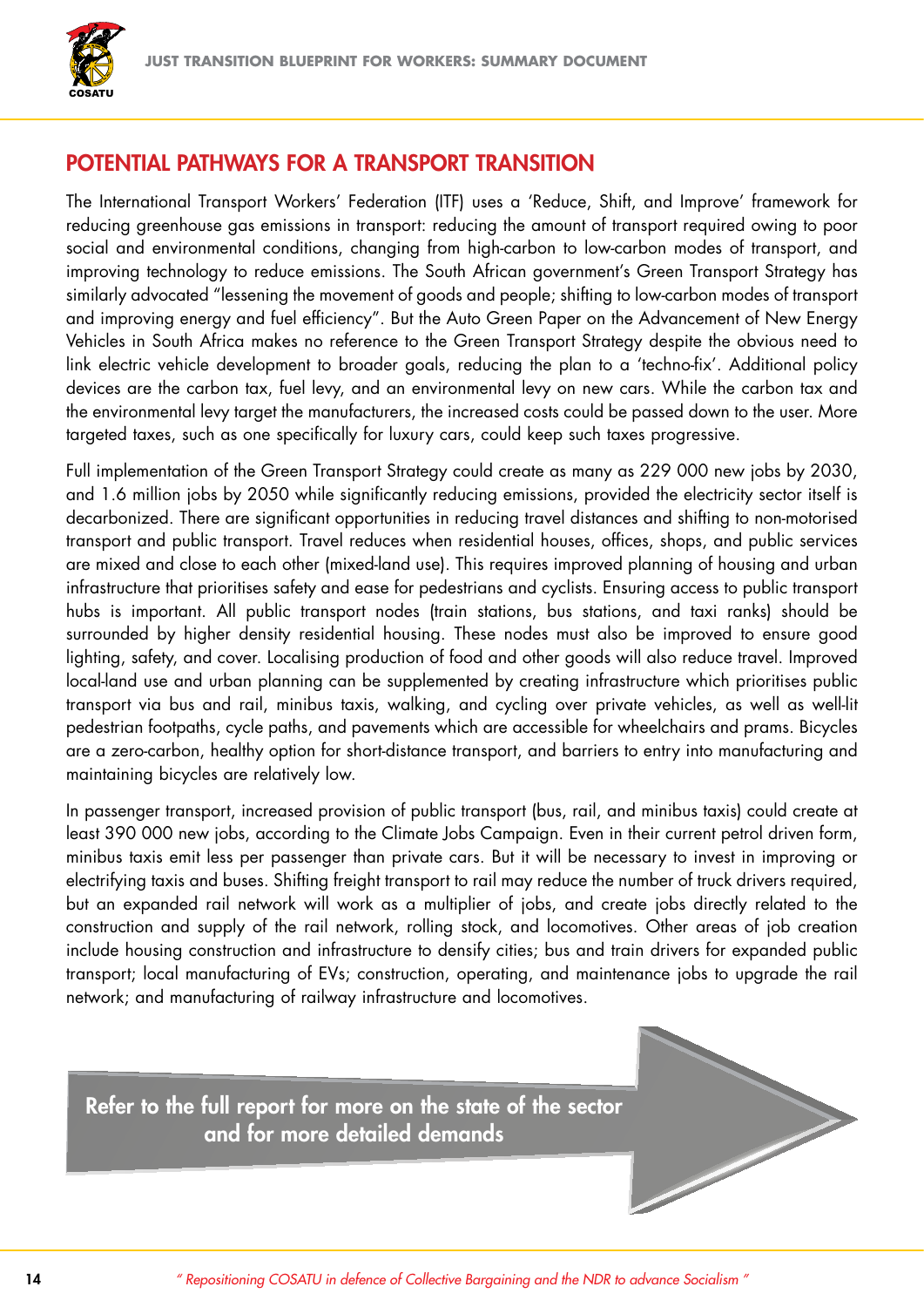

## A just transition in **agriculture**

*Mission: An agricultural sector that is low-carbon, climate-resilient, and does not harm the environment in order to provide all people who live in South Africa with nutritious, affordable food in a manner that supports rural livelihoods.*

#### Top five demands for the agricultural sector

Redistributive land reform. Land reform in agriculture must redistribute unused privately-owned land, increase land access for smallholder commercially oriented farms, and ensure access to water. Long-term support to land reform beneficiaries should include investment and training in climate-friendly practices. There must be policies to increase women's ownership of land and support women agriculturalists. Existing policies must integrate climate change planning so beneficiaries do not receive land that will become unviable due to climate change.

Training and reskilling of agricultural workers. Extensive training and reskilling is required to empower lower-skilled and under-capacitated workers. Training must be holistic, providing skills that stretch across the value chain and that can be applied to numerous crops to allow for less seasonal work. This could increase the productivity and skills of workers, improving the sector overall, and the quality of rural livelihoods.

Insurance mechanisms for climate impacts. Insurance mechanisms and temporary social support for agricultural producers and workers should be implemented nationally by government to ensure that it is comprehensive, covers all parts of the country, and is adequately funded. This is urgent for the medium term due to the devastation caused by climate impacts such as droughts.

Water equity, efficiency, and conservation. Water equity must be addressed urgently alongside increased investment in research and technologies for water conservation and efficacy, and integrated with planning to ensure adequate water across the system for different uses. New opportunities may arise in manufacturing water-saving equipment, planning, and water management.

Monitoring working conditions on farms. Better security and working conditions for agricultural workers is essential, by improving laws and by the implementation of these laws by the government. Workers need personal protective equipment, climate mitigation measures such as shade and flexible working hours, and most importantly, contract security. These must be demanded and adopted in workplaces and bargaining councils.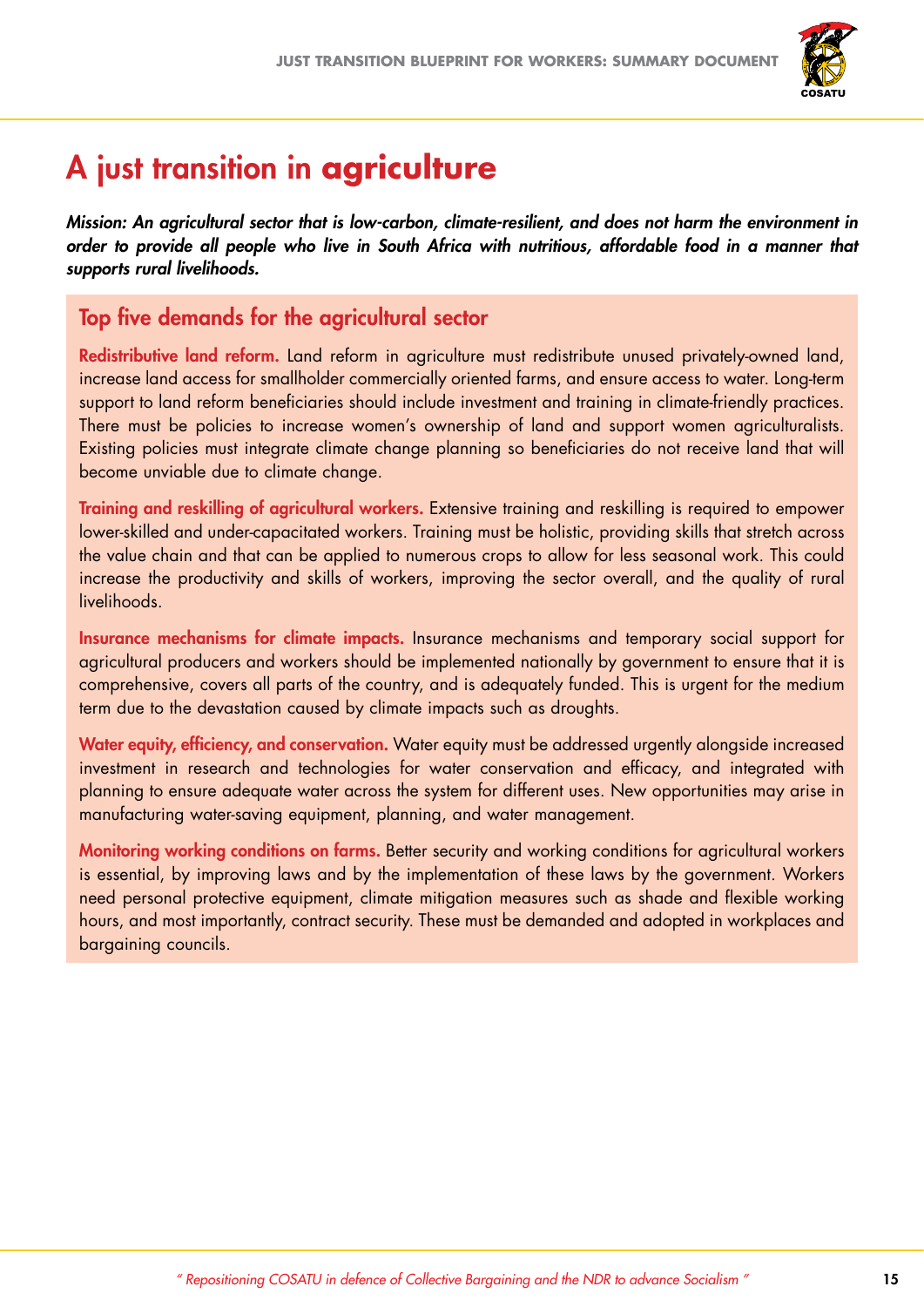

#### Impacts and vulnerabilities of the agricultural sector



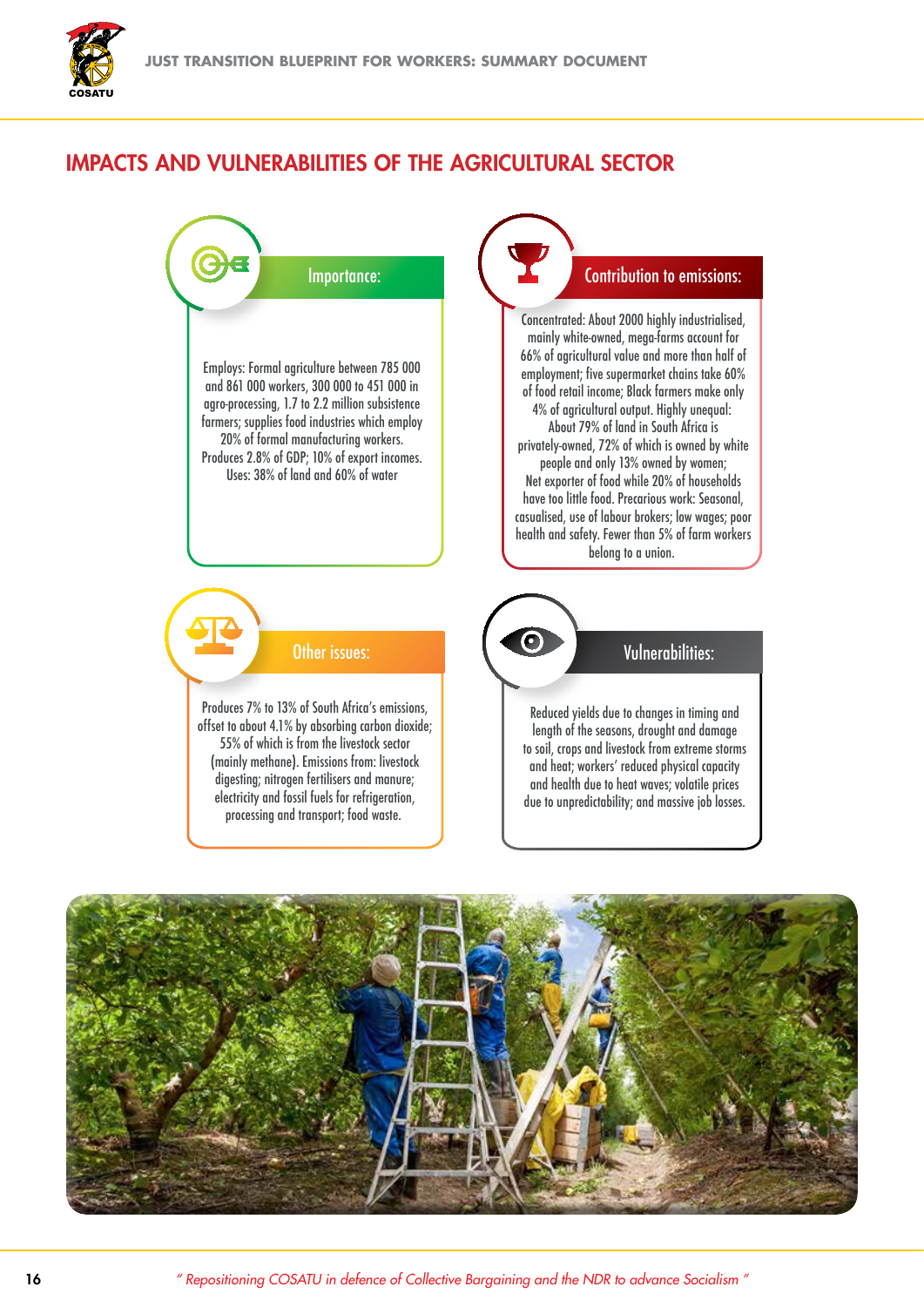

#### Potential pathways for an agricultural transition

Three pathways proposed for transition are intensification, climate-smart agriculture, and agro-ecology. Livestock production can be intensified with feedlots and feed mixes which increase nutrition and reduce fibre to reduce methane and grow the animals quickly. But crowding in feedlots increases heat stress, allows disease to spread, and relies more on electricity. This could reduce resources used in production, but in reality, increased efficiency often leads to increased demand, and therefore increased production and consumption.

Climate-smart agriculture (CSA) proposes 'sustainable intensification', reducing emissions, and adaptation. It combines a range of methods, depending on the context, such as efficient irrigation systems, or planning grazing so that the trampling, dung and urine restore the soil's ability to absorb carbon dioxide. Hotspot areas for job creation range from producing alternative feed to bio-friendly inputs, but the specialised skills required are not currently available locally. Opponents argue that CSA is easily co-opted by large agroindustrial companies to keep farmers dependent (for example by using the 'no tillage' movement to sell weed killer).

Agro-ecology takes a transformative approach to addressing climate change. It draws on indigenous knowledge and proposes farming which relies less on external inputs to maintain soil fertility (and increase its CO2 absorption); instead, it integrates biodiverse crops and livestock to recycle resources and nutrients (manure replaces synthetic fertiliser; animals eat food waste and insect pests). This also diversifies income streams, reducing risks. Agro-ecology is labour-intensive, but diverse crops mean work is less seasonal. Food processing should be minimised and decentralised to ensure smallholders' access to state facilities or co-ops. Rotational grazing requires access to large tracts of land. Agro-ecology is premised on substantive land reform that ensures the majority of people access to land, helping to secure livelihoods and nutrition when unemployment is high. These practices require training and support at all levels on commercial and household farms. Agro-ecological models can be tested through worker-owned cooperatives on redistributed land. It is still important to ensure that existing commercial farms become more climate-resilient and environmentally-friendly in a way that is publically accountable and ensures decent work. At a national level, planning for food systems must take into account the shifts in climate and ecosystem niches and the opportunity costs of what food is produced where.

There is so much more about possible pathways and the agriculture in the full report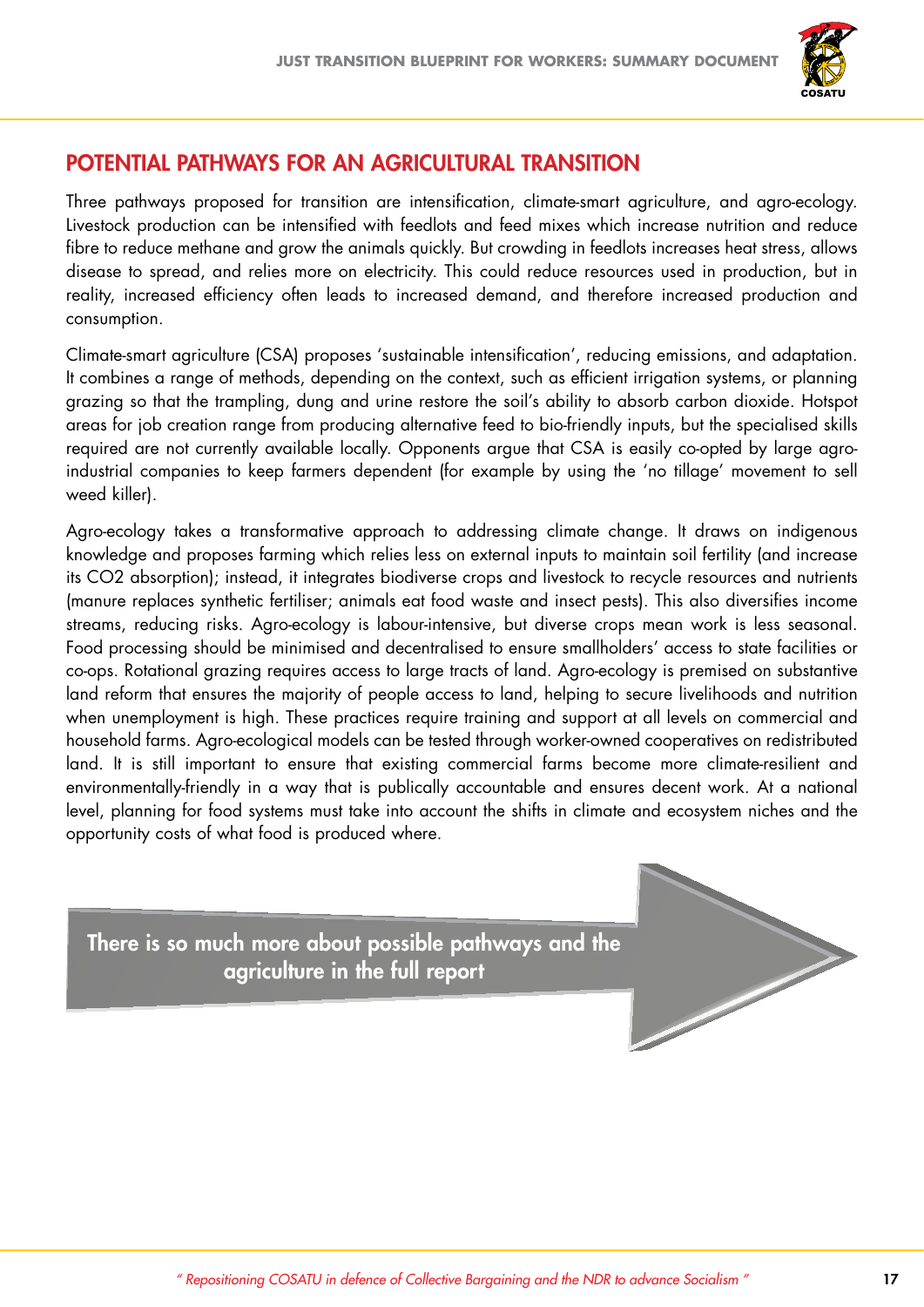

### Crosscutting impacts and opportunities

Climate change impacts in one sector can create both problems and opportunities in other sectors. For example, reduced demand for coal from the mining/energy sector will reduce demand for coal trucks in the transport sector. However, it will assist agriculture through cleaner air and water as well as access to rehabilitated land. Droughts in agriculture will reduce demand for transport and for energy, and affect food security of workers in all sectors. Other sectors gain nothing in this scenario. Reduced demand for internal combustion engines will reduce demand for coal and fossil fuel for Sasol and the refineries, and it may make food transport more difficult. However, agriculture can produce food and sell food more locally, and mining/energy could benefit from a turn to electrical vehicles. Such impacts and opportunities must be assessed when planning a just transition.

## Strategies for labour advocacy

COSATU can use the above proposals in negotiating with other stakeholders. There are also opportunities for change within the labour movement which would support a just transition. Key strategies include:

Increasing membership and solidarity across unions and internationally. A just transition will only be possible if there is unity amongst the working classes and labour. The demands made by labour will carry more weight if they are supported by other social movements such as climate justice organisations and community-based organisations such as mining affected communities. Unions also need to increase membership by organising workers in new sectors relevant to the 'green' economy to build the strength of the unions (particularly in renewable energy). There is also scope for unions to rethink the scope and demarcations of sectors and what that means for union membership and advocacy. Union federations should create a plan to manage worker membership shifting between sectors to avoid membership losses. In an increasingly globalised economy, global solidarity across union movements is required to secure decent jobs, job intensity, and stronger unions. Membership could also be boosted by balancing the representation of women within union leadership and aiming to address gender equity in the workforce by highlighting the value of care work.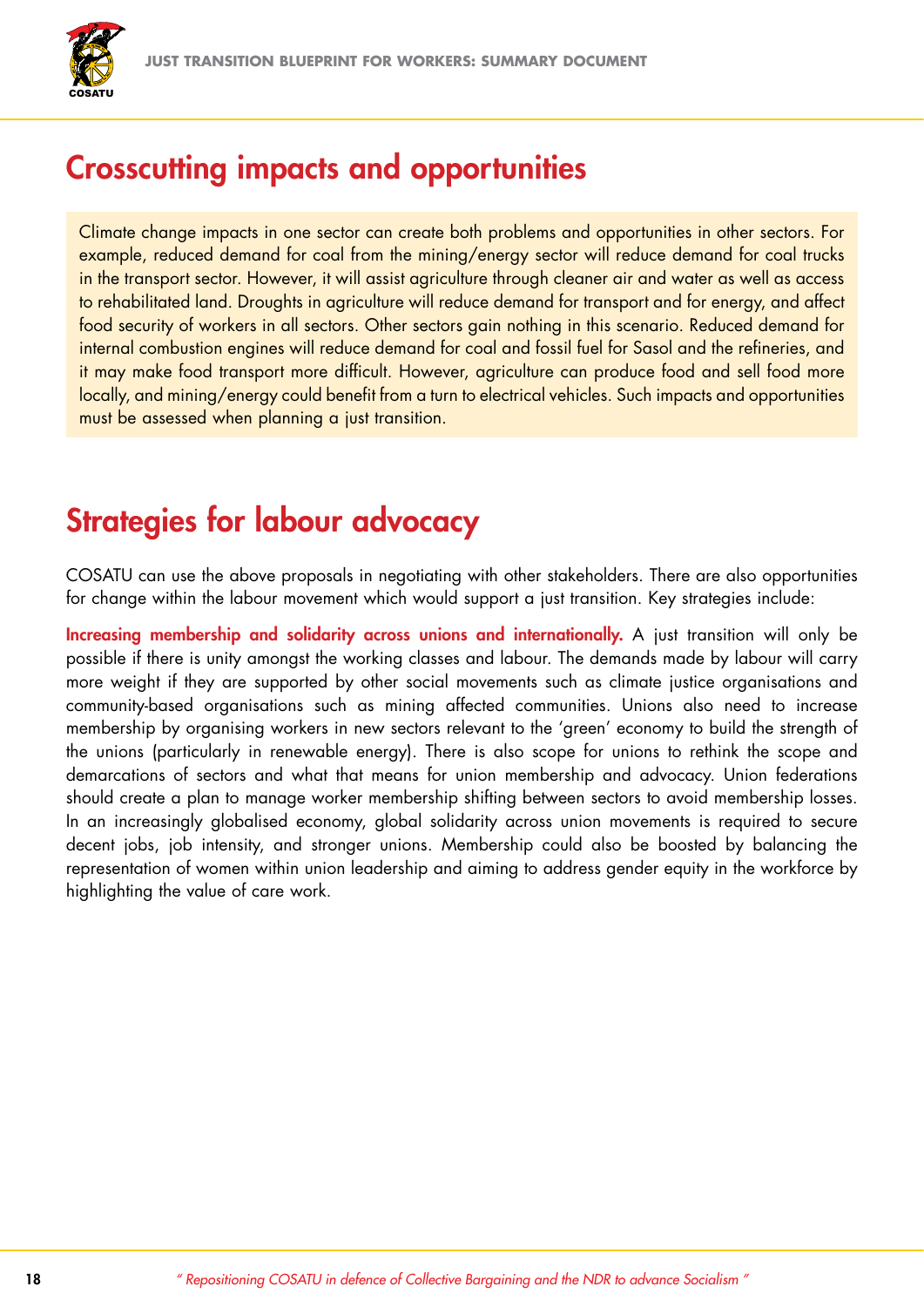

Making use of bargaining councils to drive just transition. Unions should continue to use collective bargaining to secure decent work, a living wage, and adequate social protection. These aims would increase the resilience of workers and communities to climate and transition impacts. There is also an opportunity to use workplace and bargaining forums to ensure management keeps workers informed about changes to technologies. If workers are part of the conversation, when it comes to shifts in technologies that would change the nature of work, they can support planning for reskilling and upskilling workers who may lose their jobs.

Participating and engaging in policy platforms and debates on climate issues. At present, the just transition debates in South Africa have been dominated by private sector stakeholders. It is important for union federations to participate and engage in climate policy debates at various levels, including within the PCC and through NEDLAC at the national level, and at bargaining council and workplace level too. Unions should engage with the private sector on these issues, highlighting contestation and opposition to 'greenwashing'. Labour should lobby for academics who support the interests of trade unions and communities to be part of the PCC meetings.

Supporting education and awareness. In order to strengthen the trade union movement, there should be ongoing trade union education and campaigns on key issues for a just transition. This would include the fundamentals on what climate change is, what the impacts will be, and what a just transition could mean for workers. Other topics that should be covered are environmental and sector specific issues such as land and tenure security for all, climate change policies, and international agreements on climate change.

*As one of the workers from SATAWU stated in the focus group: "We must fight now, and even if we fail, the next generation will take up the fight!"*

#### Broad summary of opportunities and barriers

Three key sets of opportunities emerge for worker advocacy across the sectors covered above. **Support for** workers includes job security, education, training, reskilling and up-skilling, and social protection. Opportunities which support a just transition across the economy include access to important resources such as water, land, and energy. Governance of the just transition is the third area. *Detailed policy proposals are given in the table below.* These demands put workers and people at the center of the just transition, advocate for new ways of relating to one another and to the environment, and demand an accountable and democratic process for a transformative just transition. *The top five demands are at the front of this booklet.*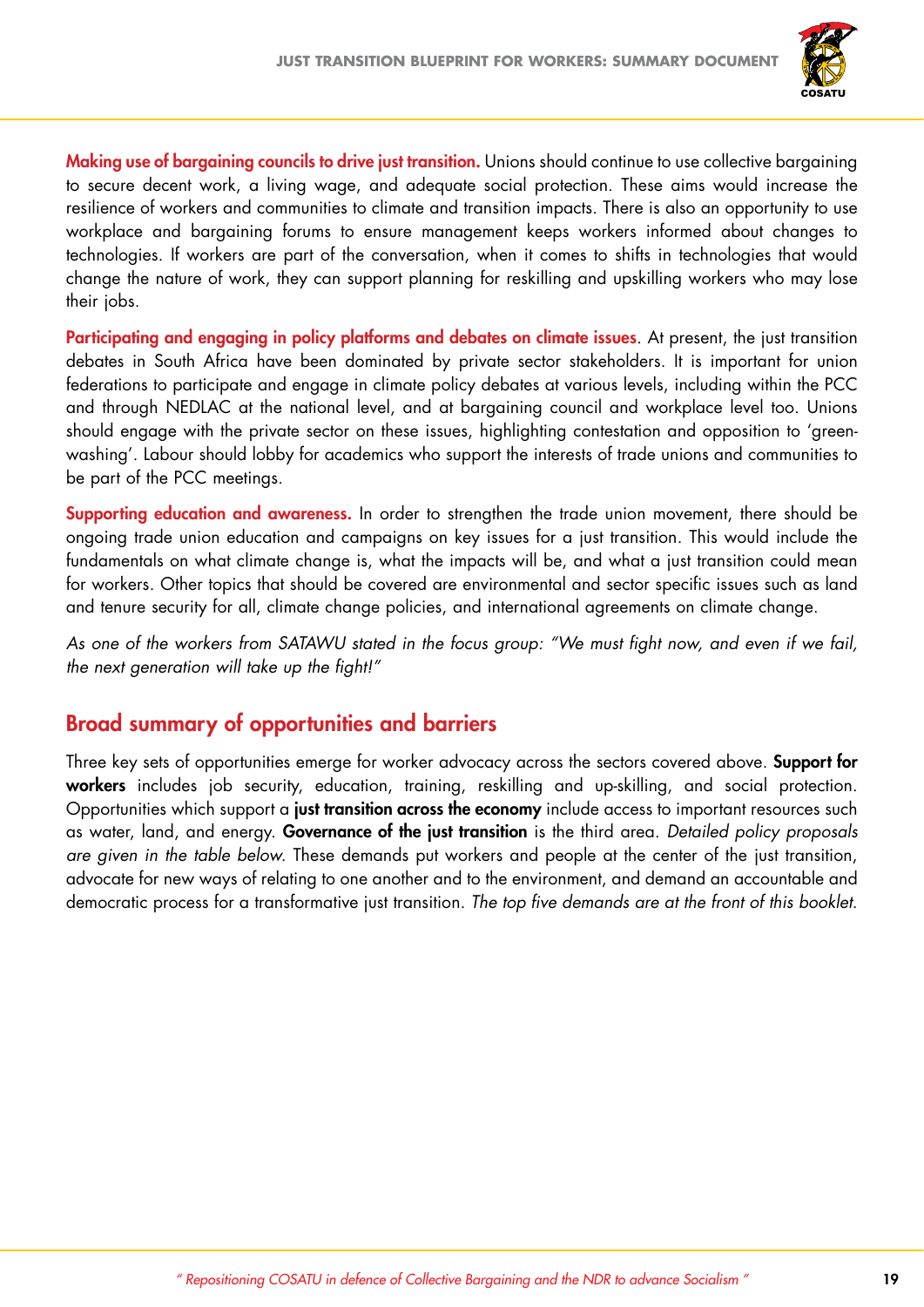

## 24 demands for workers to make for an economy-wide just transition

| <b>Demand</b>                                                      | Description, targets.                                                                                                                                                                                                                                                                                                               |  |
|--------------------------------------------------------------------|-------------------------------------------------------------------------------------------------------------------------------------------------------------------------------------------------------------------------------------------------------------------------------------------------------------------------------------|--|
|                                                                    | Short-term demands<br>Medium-term demands<br>NG = National government<br>LG = Local Government<br>$WP = Workplaces$<br>BC = Bargaining councils                                                                                                                                                                                     |  |
| <b>SUPPORT FOR WORKERS, AND PEOPLE OVER PROFIT</b>                 |                                                                                                                                                                                                                                                                                                                                     |  |
| <b>Job</b> creation                                                | Continue support for the One Million Climate Jobs campaign and urge PCC to<br>take this up as part of the just transition framework. NG                                                                                                                                                                                             |  |
|                                                                    | Support for job creation in the caring economy which prioritises well-being and<br>care for all people and the environment. NG, LG                                                                                                                                                                                                  |  |
| <b>Universal Basic</b><br><b>Income Guarantee</b><br>(UBIG)        | Implement a UBIG for all adults, at least at the food poverty line of R585 per<br>month. NG                                                                                                                                                                                                                                         |  |
| <b>Reskilling and</b><br>upskilling                                | An audit of workers' skills, interests, and opportunities for development. BC, WP                                                                                                                                                                                                                                                   |  |
|                                                                    | Training to adapt to new methods, including where upskilling is required. There<br>should also be additional training available in order to support all workers to<br>enter other forms of work, such as environmental rehabilitation. This training<br>must be certified. The relevant SETAs should be engaged on this. LG, BC, WP |  |
| Improved service<br>provision and<br>maintenance in<br>rural areas | Provision of basic services such as accessible and affordable quality transport,<br>recreational centres, electricity, health care facilities, and schools must be<br>prioritised. This will not only improve standards of living but also has the<br>potential to create rural jobs through maintenance. NG, LG                    |  |
| <b>Early retirement</b><br>packages/health<br>packages             | For those workers whose jobs are at risk, early retirement packages and health<br>packages should be made available. NG, LG, BC, WP                                                                                                                                                                                                 |  |
| <b>Funded relocation</b><br>of workers and<br>communities          | If workers are stranded in an area where there are no jobs due to climate<br>change or transition impacts, there should be plans and funding to support<br>relocation. NG, LG, BC                                                                                                                                                   |  |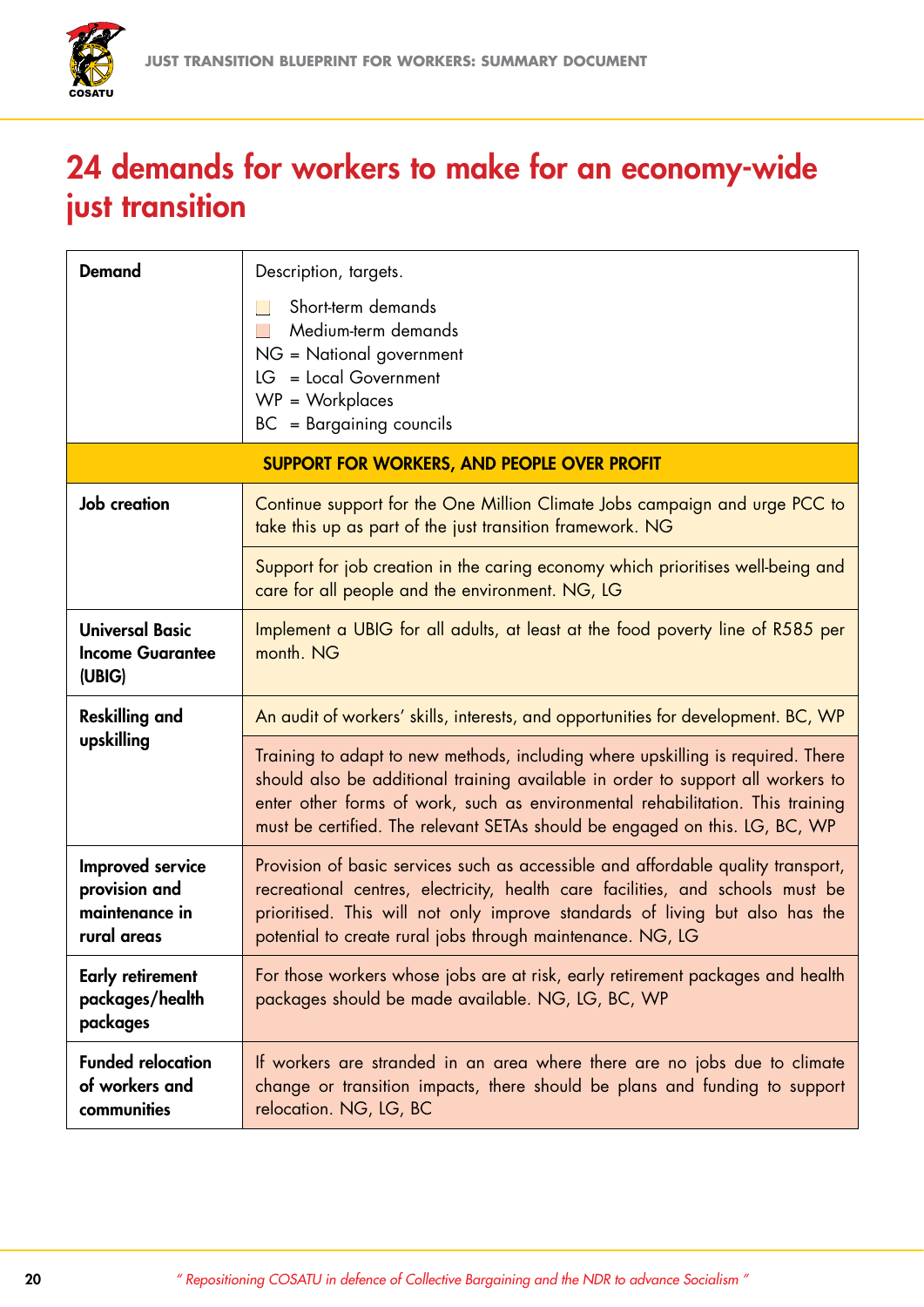

| Implementation of<br>decent work<br>principles                                                           | The implementation of decent work principles must be pushed at all levels.<br>Decent work includes principles of job creation, social protection, worker's rights<br>and labour standards, and social dialogue. NG, BC, WP                                                    |  |
|----------------------------------------------------------------------------------------------------------|-------------------------------------------------------------------------------------------------------------------------------------------------------------------------------------------------------------------------------------------------------------------------------|--|
| Public employment<br>programmes                                                                          | Enhance and extend the Presidential Employment Stimulus to create climate jobs.<br>Climate jobs include jobs in electricity and renewable energy, transport,<br>construction and repairs, agriculture and waste, industry, and education and<br>care more broadly. NG, BC, LG |  |
| <b>Education</b><br>curriculum should<br>tackle issues of<br>human-nature<br>relations.                  | School curricula should include deeper understanding of African spirituality and<br>the protection of nature to redefine how we engage with nature. NG                                                                                                                        |  |
| <b>EQUITABLE USE OF LAND, WATER, AND ENERGY</b>                                                          |                                                                                                                                                                                                                                                                               |  |
| Improved water use<br>and efficiency                                                                     | Encourage and support improved water use efficiency through introducing<br>improved irrigation schemes, fixing of leaks, and ensuring equitable access to<br>drinking water. NG, LG, BG and WP                                                                                |  |
| Land reform                                                                                              | Workers call for a review of land reform to date, an assessment of key issues in<br>carrying out land reform, and then a revised land reform plan which incorporates<br>climate resilience within its aims. NG                                                                |  |
| Improved access to<br>electricity                                                                        | Increase access to electricity which is affordable, reliable, and environmentally<br>sustainable. NG, LG                                                                                                                                                                      |  |
| <b>GOVERNANCE</b>                                                                                        |                                                                                                                                                                                                                                                                               |  |
| Clarity on the<br>implementation of<br>climate strategies<br>and coordination<br>with other<br>processes | Clear guidance must be provided on who is driving the implementation of<br>climate change strategies in different sectors, including coordination with SJRP<br>and Masterplan processes. NG                                                                                   |  |
| Implementation of<br>the Sector Jobs<br><b>Resilience Plans</b><br>(SJRPs)                               | SJRP recommendations should be implemented by a just transition commission.<br><b>NG</b>                                                                                                                                                                                      |  |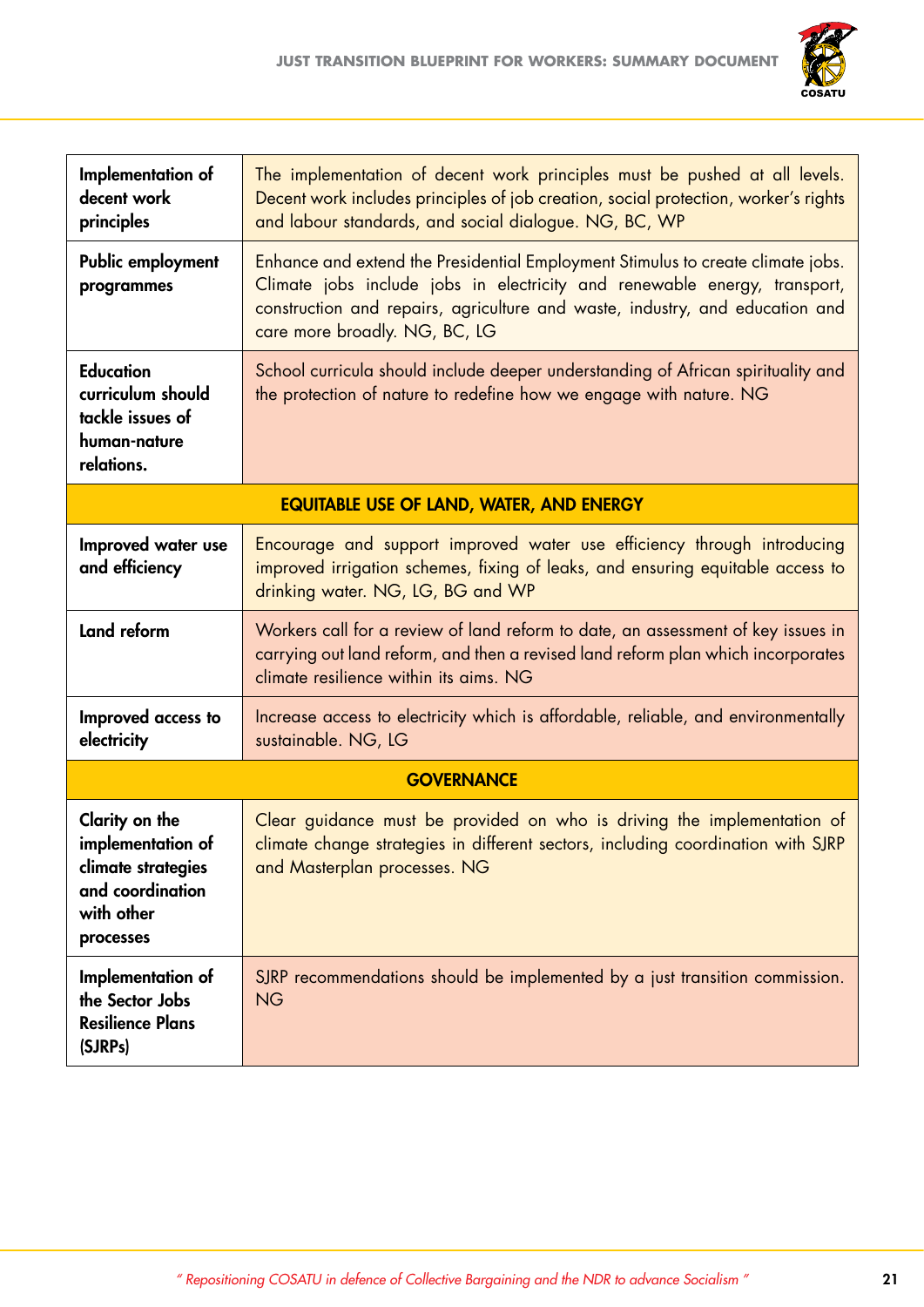

| <b>Participation of</b><br>labour in<br>determining<br><b>Sectoral Emissions</b><br><b>Targets and Carbon</b><br><b>Budgets</b> | Sectoral Emissions Targets and Carbon Budgets will be determined over the next<br>few months. Labour and communities must be involved in order to ensure that<br>carbon budgets are allocated for the benefit of all. NG and BC                                                           |
|---------------------------------------------------------------------------------------------------------------------------------|-------------------------------------------------------------------------------------------------------------------------------------------------------------------------------------------------------------------------------------------------------------------------------------------|
|                                                                                                                                 | Call for a national discussion on the use of the national carbon budget with<br>labour and community stakeholders to be convened by the PCC. NG                                                                                                                                           |
| The planned<br>national summit on<br><b>Just Transition must</b><br>take place                                                  | The NPC national summit on Just Transition was postponed due to COVID-19 -<br>this must now be rescheduled and carried out ensuring worker and community<br>engagement and participation. NG                                                                                              |
| Motivate for use of<br>carbon tax revenue<br>for just transition<br><i>initiatives</i>                                          | The carbon tax should not just be allocated to any programme, but should be<br>ring-fenced to support climate jobs, and reskilling and upskilling programmes<br>specifically. NG, LG                                                                                                      |
| <b>Reduce corruption</b>                                                                                                        | Demand accountability for corruption within government and the private sector.<br>A capable state is required to plan and manage a just transition, which means<br>that corruption must be addressed. NG, LG, BC                                                                          |
| <b>Advocate for</b><br>international<br>climate justice                                                                         | Demand debt relief and grant support, rather than additional loans which shifts<br>risk to government and supports profit-making in the Global North. NG                                                                                                                                  |
| End austerity now<br>and implement a<br>new macro-<br>economic<br>framework                                                     | The investment required to ensure a just transition is significant and cannot be<br>implemented in the context of austerity. A revised macro-economic framework<br>which prioritises care and well-being, is environmentally sustainable, and rights-<br>based should be put in place. NG |
| Financing for a just<br>transition                                                                                              | Develop a just transition fund which prioritises job creation, social protection,<br>and wealth redistribution. NG                                                                                                                                                                        |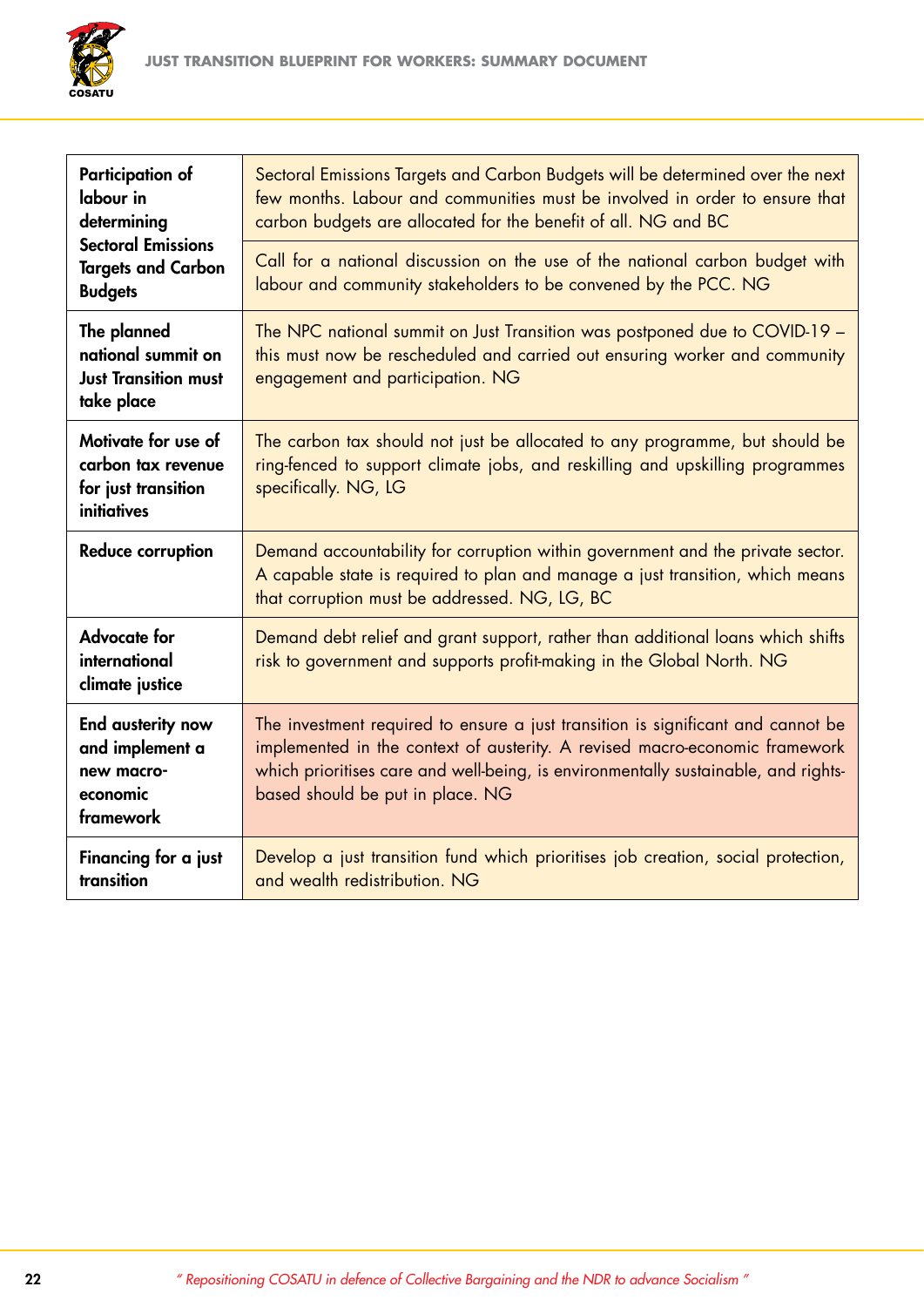

# Appendix A: Contributors

- 1. This work was supported and funded by the International Trade Union Confederation (ITUC) and the Just Transition Centre.
- 2. Institute For Economic Justice (IEJ)
	- 2.1 Julia Taylor
	- 2.2 Katrina Lehmann-Grube
	- 2.3 Brian Kamanzi
	- 2.4 Basani Baloyi
- 3. COSATU Just Transition Panel of Experts
	- 3.1 Lebogang Mulaisi COSATU
	- 3.2 Sandra Khoza COSATU
	- 3.3 Boitumelo Molete COSATU
	- 3.4 Amogelang Diale COSATU
	- 3.5 Siphokazi Duma COSATU
	- 3.6 Zico Tamela SATAWU
	- 3.7 Kamogelo Seitireng SATAWU
	- 3.8 Howard Mbana AFADWU
	- 3.9 Ndlela Radebe NUM
	- 3.10 Jacklyn Cock University of the Witwatersrand
	- 3.11 Samantha Smith Just Transition Centre
	- 3.12 Jacqui McLeod Just Transition Centre
	- 3.13 Happy Khambule Greenpeace
	- 3.14 Louise' Naude WWF
	- 3.15 Melisizwe Tyiso NALEDI
	- 3.16 Diana Junquera IndustriAll Global Union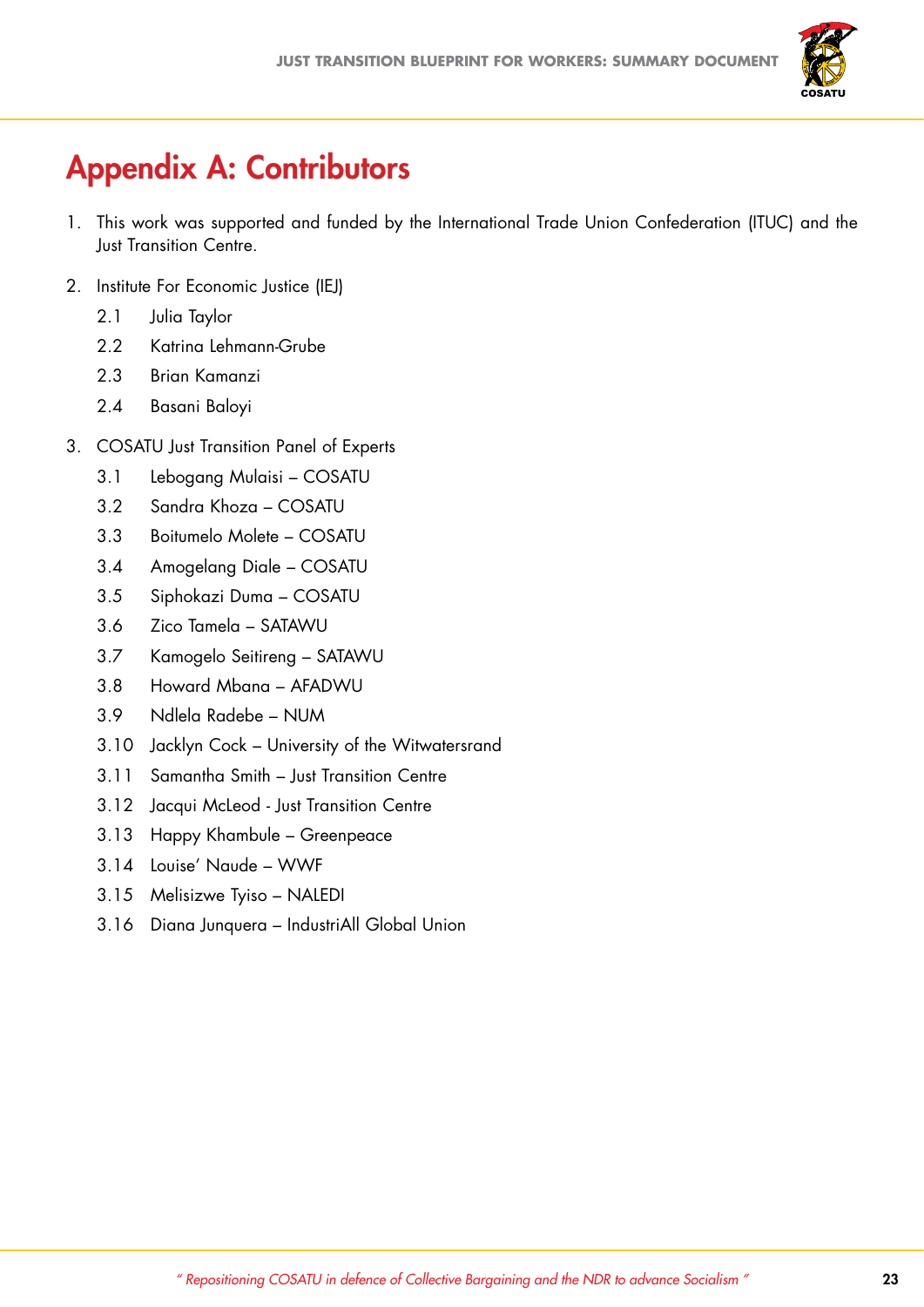

## **Notes**